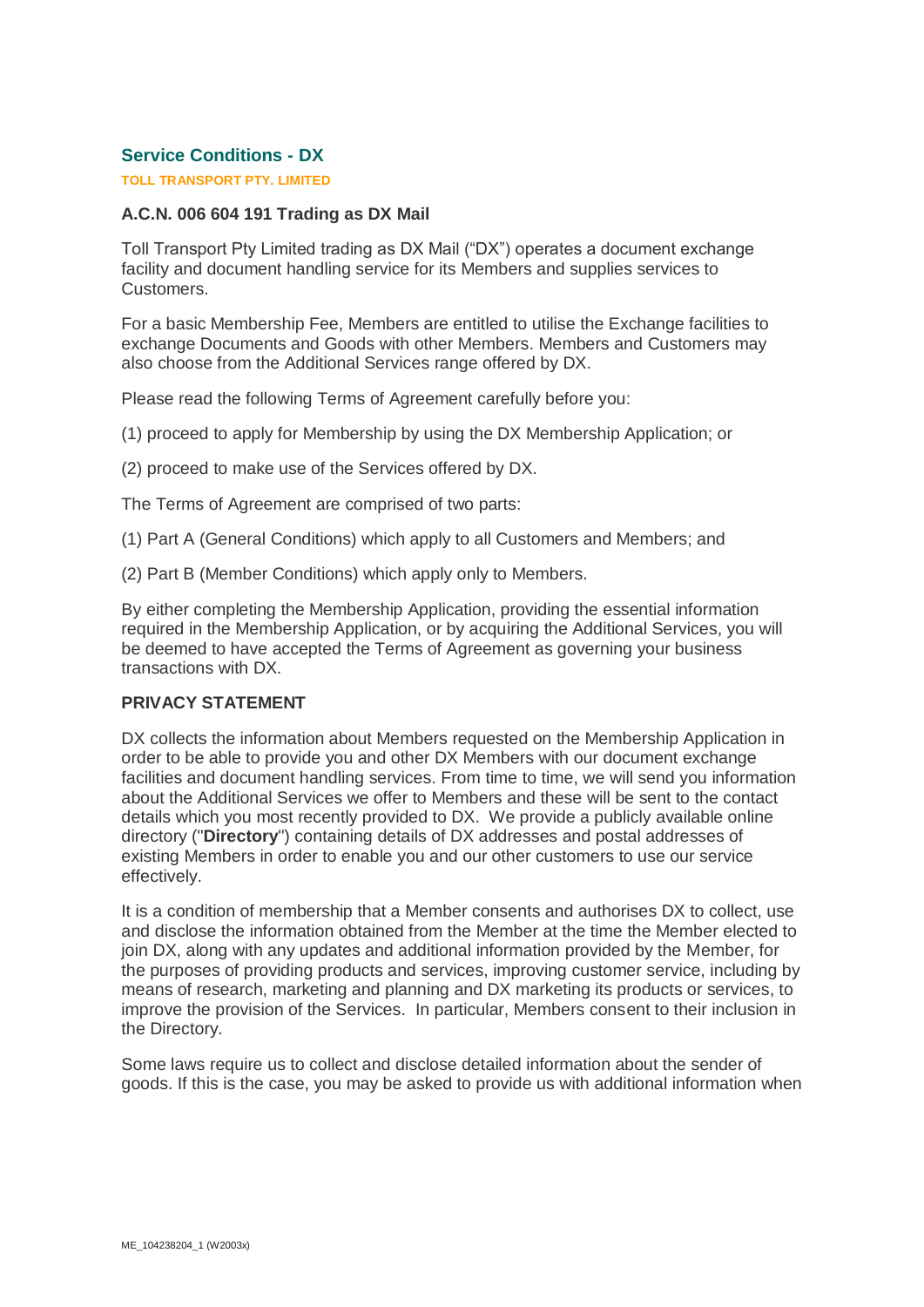using our Services.

If you wish to view information DX holds about you or have questions about this privacy statement, please contact us at Toll Transport Pty. Limited, DX 1 Melbourne VIC, 2 Douglas Street, Port Melbourne, Victoria 3207 or email *dxmail@tollgroup.com.*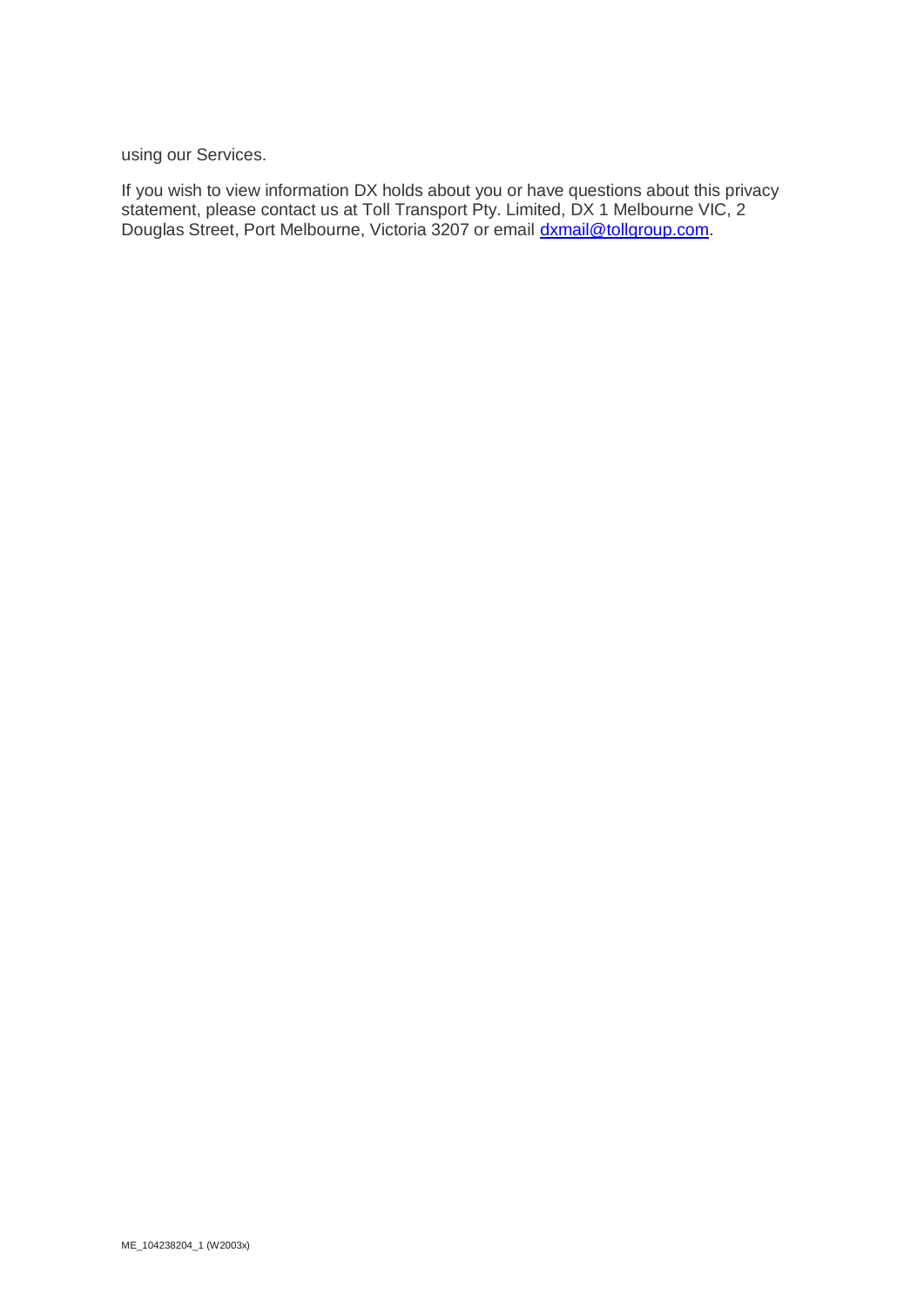# **DEFINITIONS AND INTERPRETATIONS**

# 1. Definitions

In this Agreement unless the context otherwise requires:

- (1) "**Additional Services**" means additional services available to Members in addition to the Standard Services provided by DX as Notified by DX from time to time and includes but is not limited to Bulk Mail, DX Premium, DX Express, DX Stationery, Concierge Services, Clear and Lodge, interstate Document exchange and International Services;
- (2) "**Agent**" means an officer, employee, consultant, agent, representative, director or Related Entity of a Member;
- (3) "**Agreement**" means these Terms of Agreement;
- (4) "**Australian Consumer Law**" means the Australian Consumer Law set out in Schedule 2 to the *Competition and Consumer Act 2010* (Cth), as amended or replaced from time to time;
- (5) "**Bulk Mail**" means the use of the Exchange facilities to deliver Documents or Goods (as the case requires) containing substantially identical documents;
- (6) "**Business Day**" means a day that is not a Saturday, Sunday or any other day which is a public holiday or bank holiday in the place where an act is to be performed or a payment is to be made;
- (7) **"Clear and Lodge"** means the pickup and/or drop off delivery service for both DX and/or Australia Post mail including:
	- a. the clearing of incoming Documents/Goods from an Exchange or PO Box and delivery to the relevant Member or Customer; and
	- b. the collection of outgoing Documents/Goods from the Member or Customer and lodgement in the appropriate mail centre;
- (8) "**Claim**" includes a claim, notice, demand, action, proceeding, litigation, investigation, judgement, damage, loss, cost, expense or liability however arising, whether present, unascertained, immediate, future or contingent, whether based in contract, bailment, tort (including negligence) or statue and whether involving a third party or a party to this Agreement;
- (9) "**Concierge Services**" means access to a mailhouse service for the print, preparation, fulfilment and lodgement in mail networks of direct marketing and other Bulk Mail lodgements;
- (10) "**Consumer**" means a consumer within the meaning of section 3 of the Australian Consumer Law;
- (11) "**Customer**" means any person, sole practitioner, firm, corporation, association or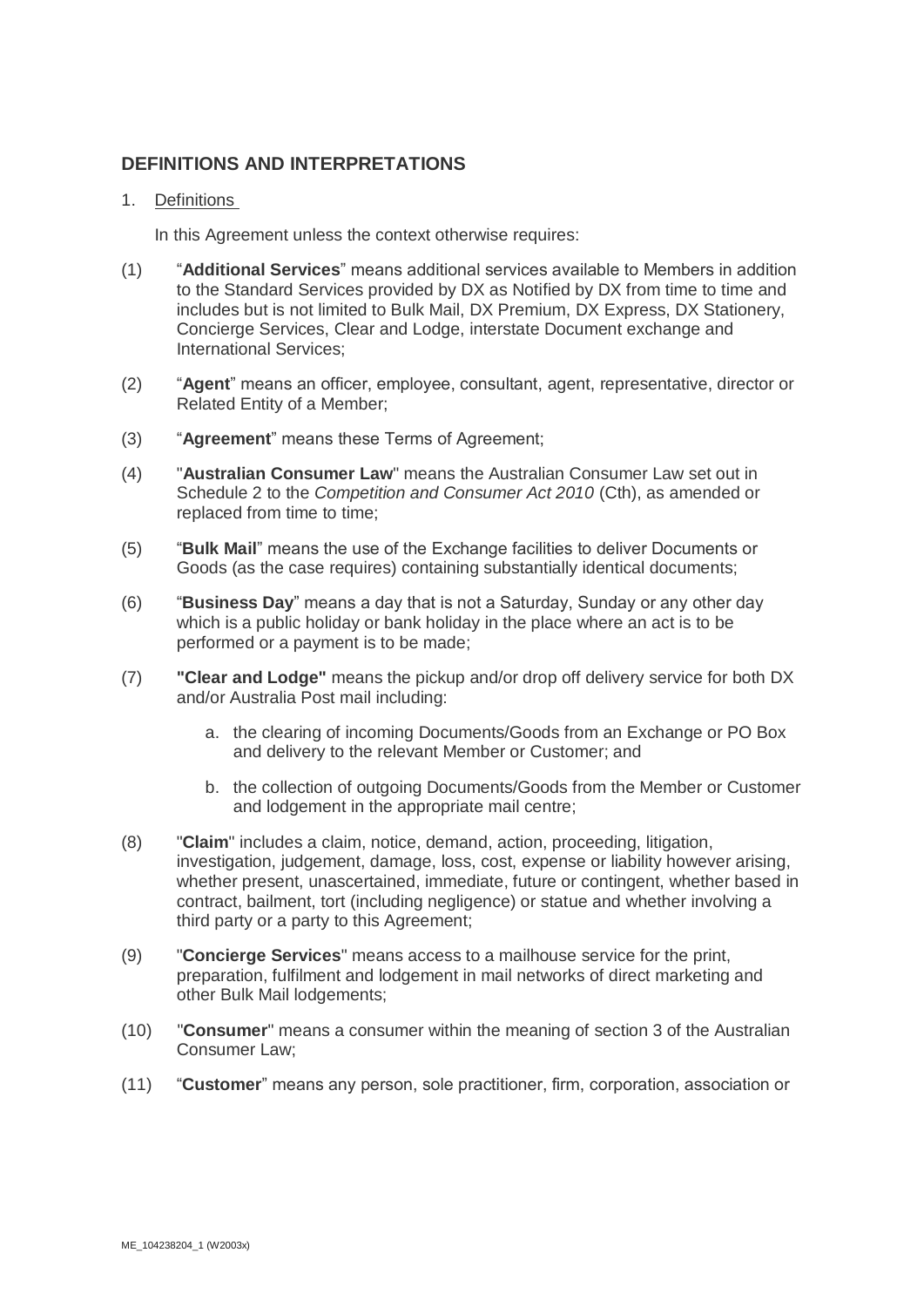government department or instrumentality who is not a Member and acquires the Services for business or commercial purposes;

- (12) "**Dangerous Goods**" means any articles or substances which are, or may become, a risk to health, safety, property or the environment and include, without limitation, articles or substances so classified, specified or listed in laws, including the IATA Dangerous Goods Regulations, the Australian Dangerous Goods Codes for Transport and the Aviation Transport Security Act 2004 (Cth);
- (13) "**Document**" means any goods, articles, packages, property, document or envelope or package not being larger than 140 x 345 x 290mm or exceeding 5kg in weight of a professional, commercial or business nature received by DX for the provision of the Services;
- (14) "**DX**" means Toll Transport Pty. Limited A.C.N. 000 604 191 a company registered in Australia its successors and assigns;
- (15) "**DX Agent**" means any person who is a contractor, Subcontractor or who at any time during the provision of the Services is or becomes a servant, representative or agent of DX or any contractor of DX;
- (16) "**DX Box**" means a receipt point, whether a physical DX Box or another designated point of receipt of Documents or Goods (as the case requires);
- (17) **"DX Express"** means the delivery of Documents or Goods from a Member to a street address in Australia or a DX exchange centre in Australia to the stated weight on the product;
- (18) "**DX Number**" means the addressing protocol used by DX to identify a Member's DX Box:
- (19) **"DX Premium"** means the delivery of Documents or Goods to the stated weight on the product to a DX address in Australia;
- (20) **"DX Stationery"** means the range of envelopes and satchels (whether pre-printed or not) developed for lodgement via the DX network available for Members to purchase;
- (21) **"Exchange**" means in respect of a Member the Service Centre stated on the Membership Application as accepted by DX and at which that Member is located and has rights of reception and lodgement of Documents or Goods (as the case requires);
- (22) "**Force majeure event**" means anything outside DX's or any DX Agent's reasonable control, including without limitation, fire, storm, flood, earthquake, lightning, explosion, accident, road or rail closures, rail derailment, wharf delays, war, terrorism, sabotage, epidemic, quarantine restriction, labour dispute or shortage, strikes, weather conditions, traffic restrictions or other restrictions imposed by any governmental agency, fuel shortage, act or omission of air traffic control, airline pilot or any third person or public authority;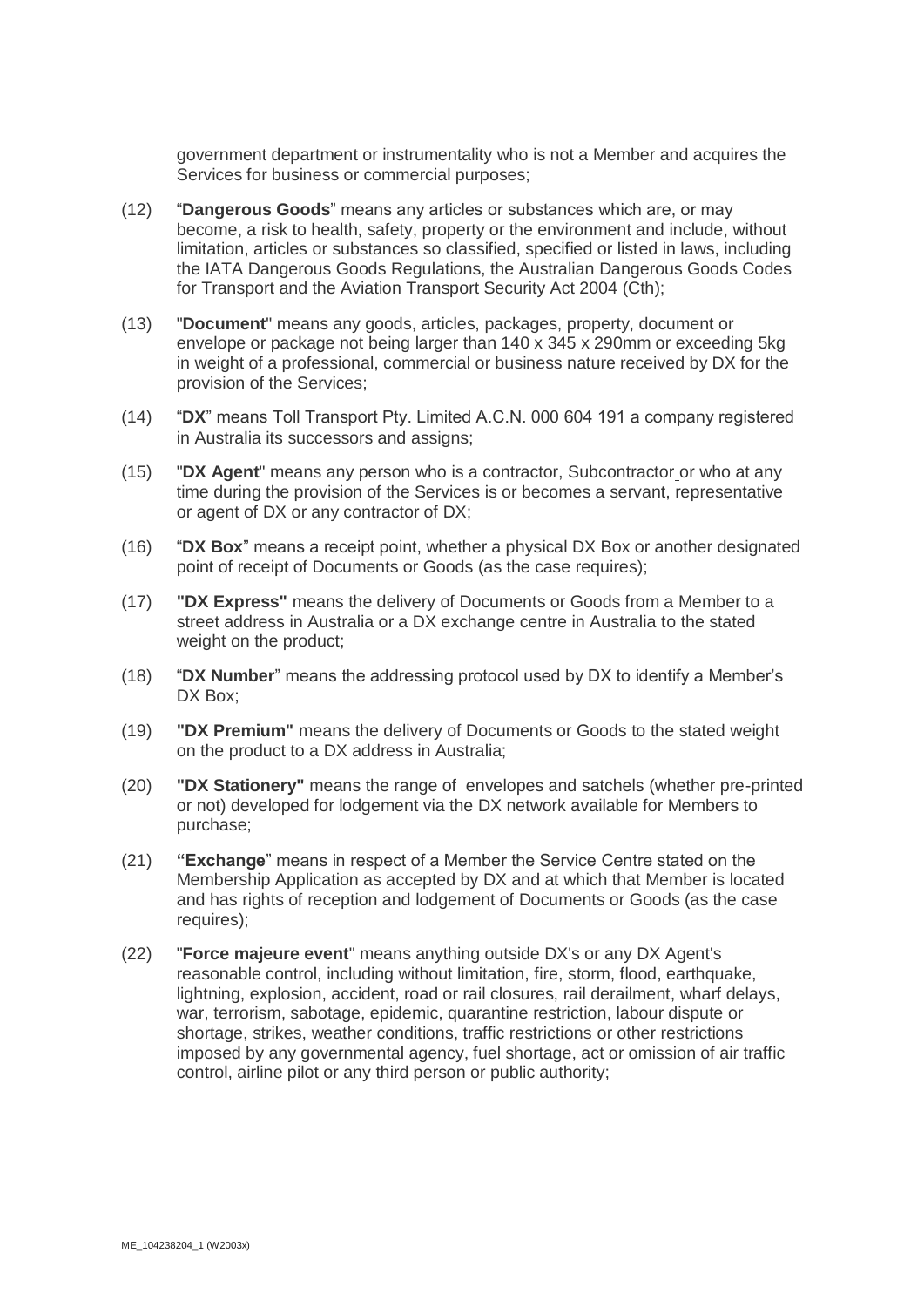- (23) "**Goods**" means the goods, articles, documents, envelopes, packages and other property received by DX that are not Documents for the provision of the Services;
- (24) "**GST**" means a tax on goods, services and other things including any value added tax, broad based consumption tax or other similar tax introduced in any jurisdiction in Australia and includes taxed levied in accordance with the A New Tax System (Goods and Services Tax) Act 1999;
- (25) "**Home State**" means, in relation to a particular Member, the state or territory in which the Member's Exchange is located;
- (26) "**Insolvency Event**" means in respect of the Member or Customer as appropriate, it is the subject of or an order is made for a winding up, dissolution, liquidation, provisional liquidation, administration, bankruptcy or other proceeding for which an administrator, controller or managing controller, receiver, receiver and manager, trustee, provisional liquidator, liquidator or any other person holding or appointed to an analogous office or acting or purporting to act in an analogous capacity is appointed to it or any of its assets, or an analogous or equivalent event or proceeding in any jurisdiction or where the Customer or Member makes an arrangement, moratorium, assignment or composition with or for the benefit of creditors or any class or group of them or the Customer or Member becomes insolvent, or presumed by a court to be insolvent, or stops or suspends payment to creditors generally or is taken to be unable to pay its debts as and when they fall due;
- (27) "**International Services"** means the provision of Services to an address or delivery location outside of Australia;
- (28) "**Interstate Letters**" means an envelope not being larger than 360 x 260 x 20mm and weighing no more than 250g addressed to a DX address in a State other than in the Home State;
- (29) "**Liabilities**" means all liabilities (whether actual, contingent or prospective), losses, damages, outgoings, charges, harm, fees, costs, penalties, compensation, fines and expenses of whatever description, including legal costs on a full indemnity basis;
- (30) "**Member**" means any sole practitioner, firm, corporation, body corporate, association or government department or instrumentality who or which has applied for Membership for business or commercial purposes by completing and submitting the Membership Application to DX, who are renewing an existing Membership, or who has proceeded to acquire the Services but whose Membership has not formally been processed by DX or has expired and includes an Agent of that sole practitioner, firm, corporation, association or government department or instrumentality;
- (31) "**Membership**" means membership of DX;
- (32) "**Membership Application**" means the membership application form for DX Services as Notified and provided by DX which forms part of this Agreement;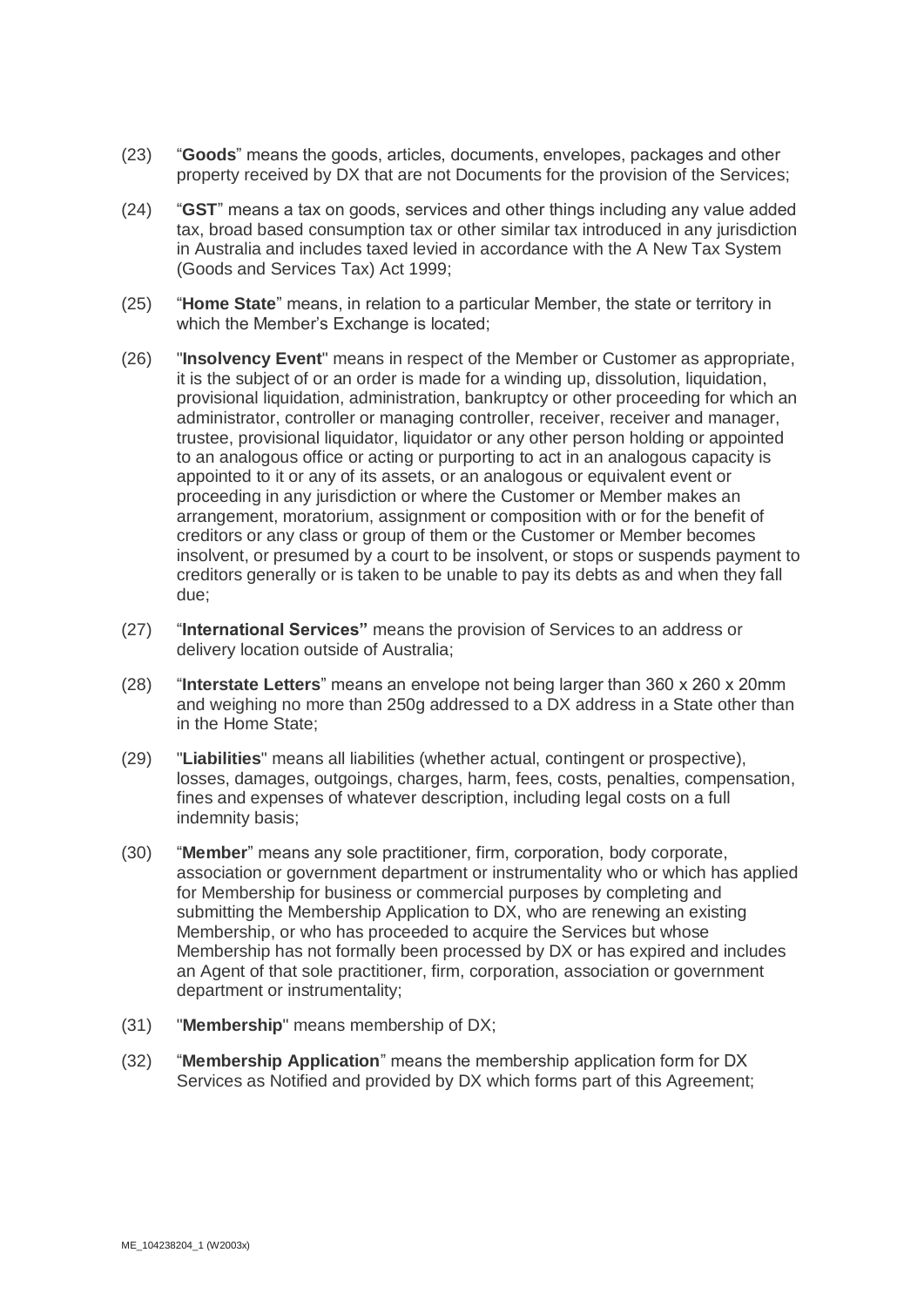- (33) "**Membership Fee**" means the annual fee payable by Members for annual membership in accordance with clause [6](#page-7-0) for provision of Standard Services;
- (34) "**Notice**" means a written communication provided to Members and Customers by DX whether by way of brochures, letters, emails or information published online on DX's website and "**Notified**" has a corresponding meaning;
- (35) "**Owner**" means a person who, at any time during the Agreement, owns or has any proprietary, legal or beneficial ownership or possession interest in or any contractual or equitable right to or in respect of the Documents or Goods and includes any deliveree of the Documents or Goods;
- (36) "**Related Body Corporate**" has the meaning ascribed to that expression in section 9 of the Corporations Act 2001 (Cth);
- (37) "**Related Entity**" has the meaning ascribed to that expression in section 9 of the Corporations Act 2001 (Cth);
- (38) "**Service Centre**" means a place conducted by, or under the control of DX where, under this Agreement, Members may:
	- (a) deposit Documents or Goods (as the case requires) for carriage by DX; and
	- (b) collect Documents or Goods (as the case requires) carried by DX;
- (39) "**Services**" means any or all of the operations and services, Standard Services and including any of the Additional Services undertaken by DX, any Related Body Corporate of DX or any DX Agent in connection with Documents and/or Goods including their collection, carriage, transportation, storage or delivery;
- (40) "**Specified Rate**" means the interest rate prescribed by the Penalty Interest Rates Act 1983 (Vic) from time to time plus four percent (4%) per annum.
- (41) "**Standard Services**" means services provided by DX, any Related Body Corporate of DX or any DX Agent from an Exchange via an allocated DX number in accordance with clause [32.1](#page-17-0) and does not include Additional Services; and
- (42) "**Subcontractor**" includes any person, firm, corporation, government authority, state or federal government who under a contract or arrangement with any person (whether or not DX) performs or agrees to perform any of the Services.
- 2. Interpretation

In this Agreement unless the context otherwise requires expressions in the singular will include the plural and vice versa, expressions denoting one gender will include all genders and a reference to a person will include a corporation and every other entity recognised by the law. A reference to this Agreement includes any amendment or variation to, or replacement of, it from time to time.

# **PART A. TERMS AND CONDITIONS APPLICABLE TO ALL CUSTOMERS AND MEMBERS**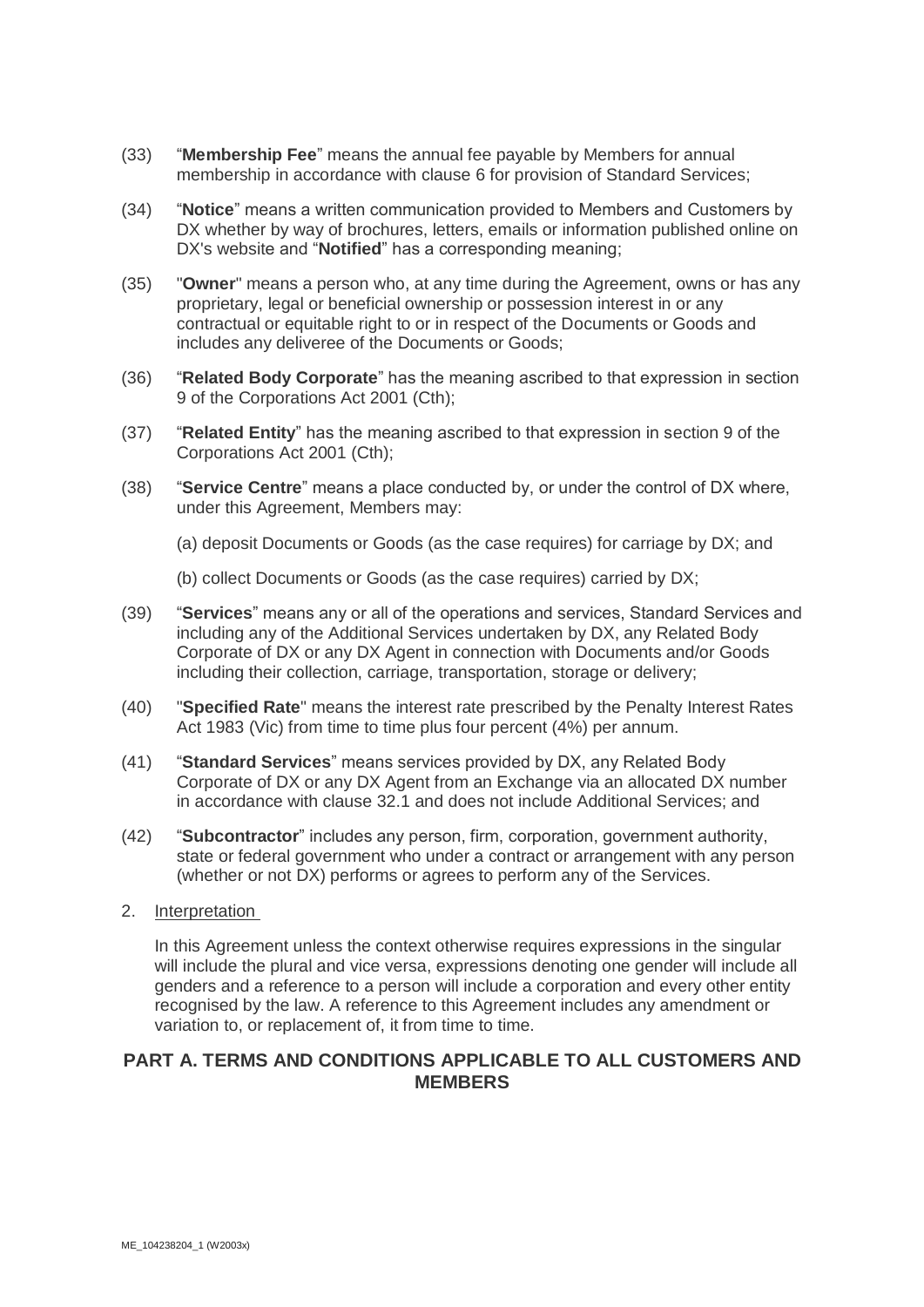# 3. Establishment of Terms of Contract with Customers and Grant of Membership

- 3.1 The Customer or Member agrees to comply with this Agreement and acknowledges and agrees that all Services provided by DX to the Customer or Member will be provided in accordance with the terms of this Agreement.
- 3.2 By acquiring the Services, the Customer will be deemed to have accepted the terms and conditions of this Agreement and provided the consents specified in the Privacy Statement.
- 3.3 By lodging a copy of the Membership Application with DX and/or payment of the relevant Membership Fee, the applicant will be deemed to have accepted the terms and conditions of this Agreement and provided the consents specified in the Privacy Statement.
- 3.4 For existing Members, by continuing to request Services from DX after the expiry or cancellation of its current Membership or upon payment of the relevant Membership Fee for renewal of the Membership, the Member will be deemed to have accepted the terms and conditions of this Agreement and provided the consents specified in the Privacy Statement.
- 3.5 Membership is offered at the discretion of DX. DX has the right to accept or reject any Membership Application. DX is under no obligation to provide the Services to an applicant until the applicant has received written confirmation of acceptance of Membership from DX.
- 3.6 Each Member must update their name, addresses and other details as soon as practical after a change has occurred, by logging into their account at dxmail.com.au.
- 3.7 DX may, at its sole discretion, amend this Agreement from time to time.
- 3.8 Amendments to this Agreement will have effect from the time at which the Customer or Member is Notified of the amended Agreement.
- 3.9 Acceptance of the amended Agreement will be deemed by the Customer's or Member's continued use of the Services after the amended Agreement has been Notified to the Customer or Member as appropriate.
- 3.10 Any person purporting to enter into a contract or agreement on behalf of the Customer or Member as appropriate warrants that for all purposes of this Agreement they are the duly authorised Agent of the Customer or Member as appropriate and if they are not the duly authorised Agent of the Customer or Member as appropriate, then that person will be deemed to be the Customer or Member as appropriate and will be bound by the terms and conditions of this Agreement.
- 4. Termination of Membership and Customer Rights
- 4.1 DX reserves the right, in its absolute discretion and at any time, to:
	- (i) suspend or cancel the Membership of a Member; or
	- (ii) suspend, cancel or limit a Customer's use of the Services.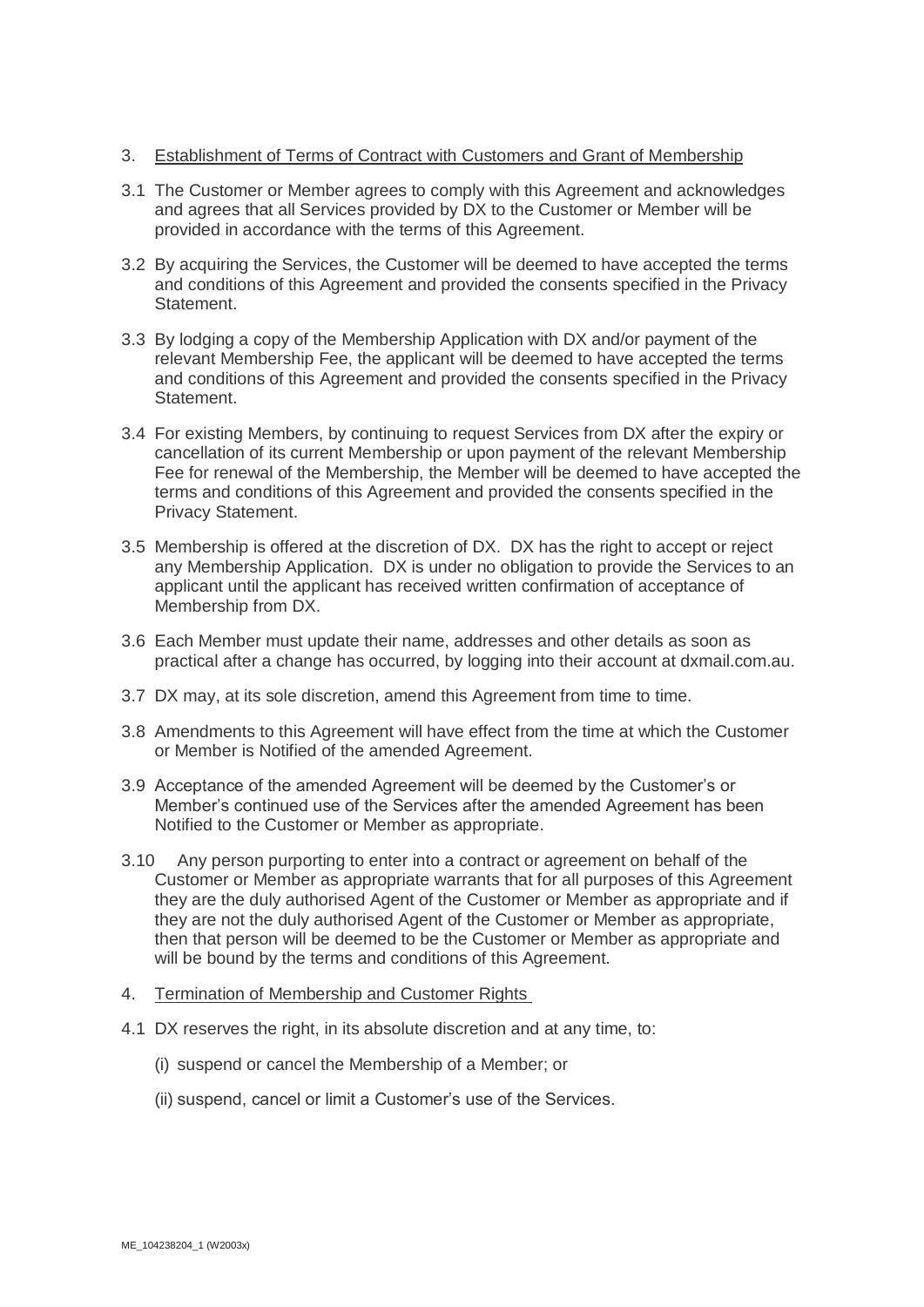- 4.2 If DX cancels or suspends a Member's Membership, or at the expiry of a Member's Membership that is not renewed, the Member must immediately return to DX any DX Box or Exchange key and tag in the Member's possession or control and the Member is required to collect from DX all mail belonging to the Member currently in DX's control and possession.
- 4.3 If DX cancels or suspends a Member's membership, DX will reimburse pro rata the periodical membership fees already paid by the Member after the deduction of reasonable costs and expenses.
- 5. Subcontractors

DX and any DX Agent are entitled to subcontract the Services on any terms.

- <span id="page-7-0"></span>6. Fees
- <span id="page-7-1"></span>6.1 The DX fee structure is as Notified to Customers/Members from time to time by DX.
- 6.2 The Member agrees to pay to DX in advance the Membership Fee as determined by DX from time to time or as agreed between the parties and acknowledges that, unless Notified by DX otherwise, the Membership Fee does not include provision of Standard Services in respect of Goods (rather than Documents).
- <span id="page-7-2"></span>6.3 The Customer agrees to pay to DX in advance of the provision of the Services, the fees and charges relevant to the provision of the Services as determined by DX from time to time or as agreed between the parties.
- 6.4 All quotations for Additional Services are valid only for a period of 30 days and DX may, at its sole discretion, refuse any purported acceptance after that time, without being liable to give any reason.
- 6.5 DX will have the right to vary any quotation by notice in writing in the event that any legislation or regulation by any government authority varies any cost component of the Additional Services.
- 6.6 The Customer or Member must pay any fees and charges relating to Standard Services within 7 days from the date of the DX invoice and any fees and charges relating to Additional Services within 14 days from the date of the DX invoice unless otherwise Notified by DX.
- <span id="page-7-3"></span>6.7 The Membership Fee and any other applicable fees, rates and charges may be varied by DX from time to time at the absolute discretion of DX to reflect any increased usage of the Services by the Member.
- 6.8 Without limiting clauses [6.1](#page-7-1) to [6.3,](#page-7-2) clause [6.7](#page-7-3) and clause [35.5,](#page-19-0) the quoted fees or charges, the Membership Fee and the price for Additional Services will be subject to variation by DX where:
	- (i) there is a material change in any of the components of the costs of DX in providing the Services; or
	- (ii) any cost component of the quoted price is altered by the enactment, changes or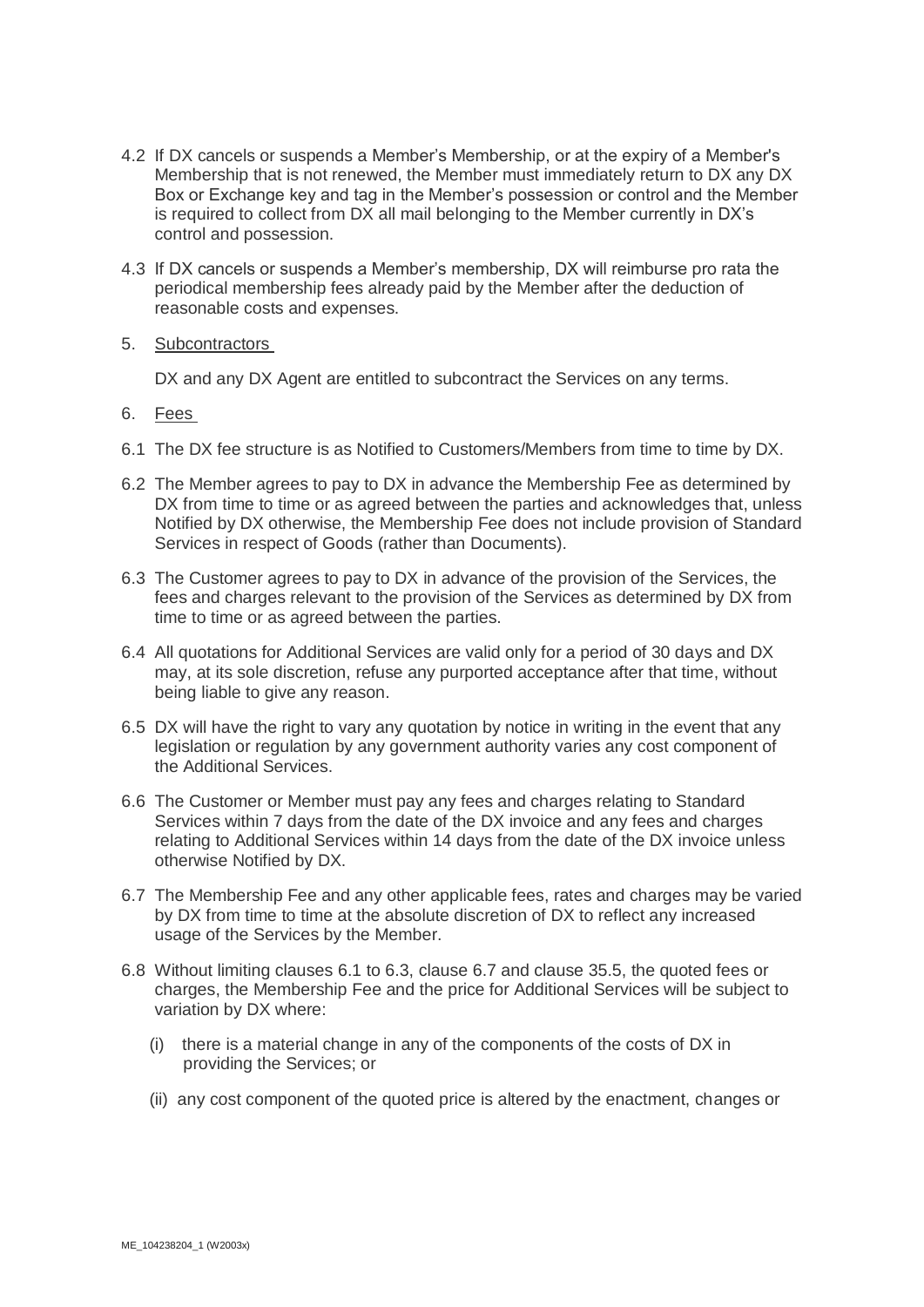application of any statutory provision or regulation or any procedure or practice of any applicable authority or regulatory body.

- <span id="page-8-1"></span>6.9 In addition to the transport fees and charges, the Customer or Member must also reimburse DX for certain costs and expenses incurred relating to the Services and pay certain additional charges including:
	- (i) DX's costs to comply with any laws or requirements of any market, harbour, dock, railway, airline, shipping, excise, customs or warehouse authority not included in DX's fees and charges;
	- (ii) any excise, customs duty or applicable taxes (including any fine or penalty);
	- (iii) the cost, expense or loss to DX of destruction and disposal under clause [11.2](#page-11-0) (Dangerous Goods), of opening and inspecting under clause [21.2](#page-16-0) and of sale under clause [19.3](#page-15-0) and clause [21.1;](#page-15-1)
	- (iv) an additional charge as reasonably determined by DX from time to time if DX provides Standard Services in respect of Goods (rather than Documents); and
	- (v) an additional charge as reasonably determined by DX if clause [19.3](#page-15-0) applies (for the redelivery, storage, return of Documents or Goods if delivery cannot be effected) and if clause [19.4](#page-15-2) applies (if there is any delay outside DX's control in loading or unloading greater than 30 minutes).
- 6.10 Additional Services are not included in the Membership Fees and payment of the Membership Fee does not entitle the Member to utilise the Additional Services, which shall be charged in accordance with clause [35.](#page-19-1)
- 6.11 If the Customer or Member as appropriate:
	- (i) fails to pay any sum payable to DX or any Related Body Corporate of DX in accordance with this Agreement; or
	- (ii) suffers any Insolvency Event;

then, without prejudice to any other remedy available to DX:

- a. all money which would become payable by the Customer or Member to DX or any Related Body Corporate of DX at a later date on any account becomes immediately due and payable without the requirement for notice;
- b. DX may cease or suspend, for such period as it thinks fit, further supply of the Services to the Customer or Member; and
- c. the Customer or Member must pay interest on the unpaid amount from the due date of payment until the sum is paid in full, at the Specified Rate. Interest payable under this clause will accrue and be payable from day to day and shall be calculated on the basis of actual days elapsed and a 365 day year.
- <span id="page-8-0"></span>7. GST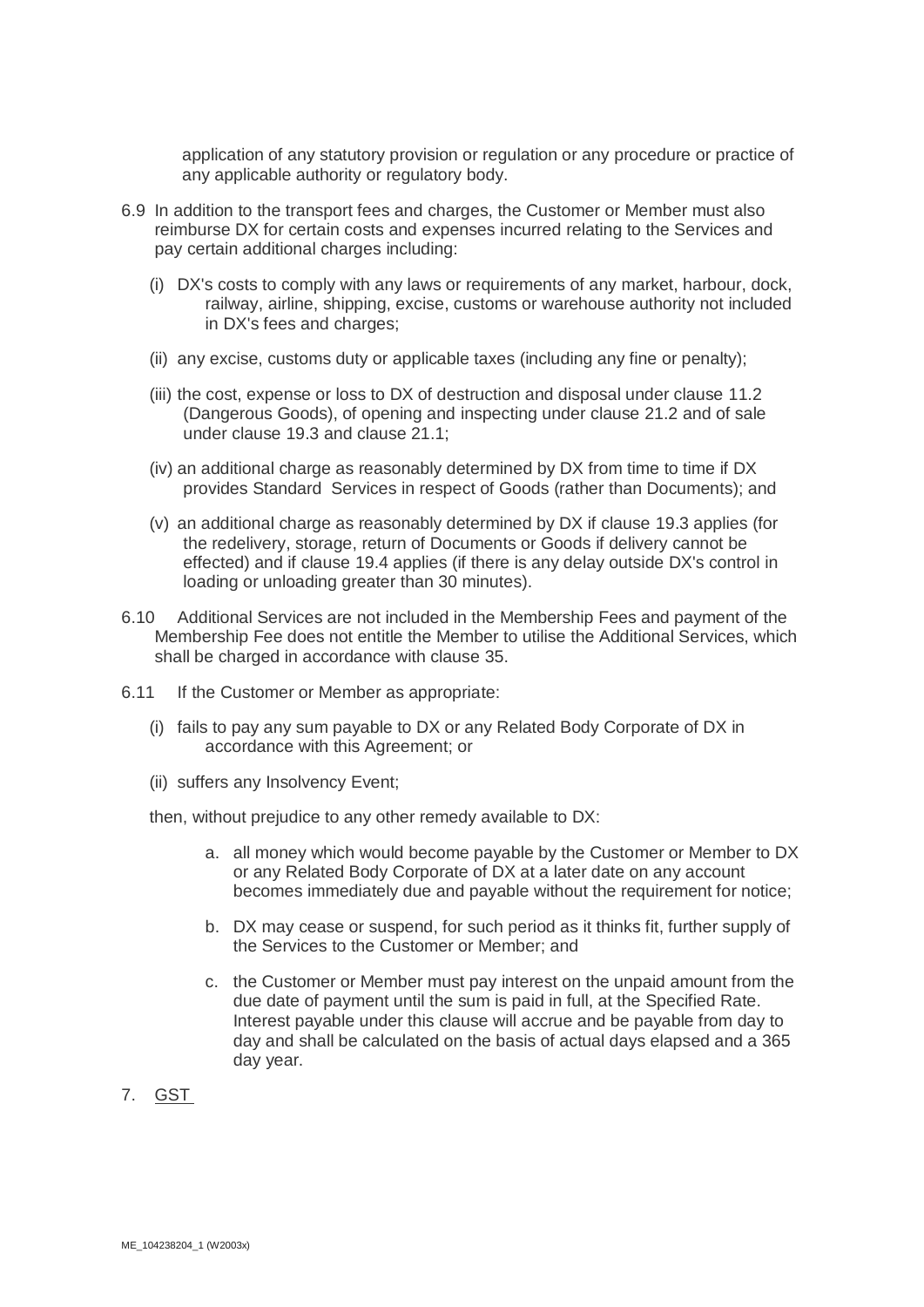- 7.1 Words or expressions used in this clause [7](#page-8-0) which are defined in *the A New Tax System (Goods and Services Tax) Act 1999* (Cth) have the same meaning in this clause.
- 7.2 Any consideration to be paid or provided for a supply made under or in connection with this Agreement unless specifically described in this Agreement as 'GST inclusive', does not include an amount on account of GST.
- 7.3 Despite any other provision in this Agreement, if a party ('Supplier') makes a supply under or in connection with this Agreement on which GST is imposed (not being a supply the consideration for which is specifically described in this Agreement as 'GST inclusive'):
	- (i) the consideration payable or to be provided for that supply under this Agreement, but for the application of this clause ('GST exclusive consideration'), is increased by, and the recipient of the supply ('Recipient') must also pay to the Supplier, an amount equal to the GST payable on the supply ('GST Amount'); and
	- (ii) the GST Amount must be paid to the Supplier by the Recipient without set off, deduction or requirement for demand, at the same time as the GST exclusive consideration is payable or to be provided.
- 7.4 If a payment to a party under this Agreement is a reimbursement or indemnification, calculated by reference to a loss, cost or expense incurred by that party, then the payment will be reduced by the amount of any input tax credit to which that party, or the representative member of a GST group of which that party is a member, is entitled for that loss, cost or expense.
- 7.5 If a payment is calculated by reference to or as a specified percentage of another amount or revenue stream, that payment shall be calculated by reference to or as a specified percentage of the amount or revenue stream exclusive of GST.
- 7.6 The Recipient need not pay the GST Amount until the Supplier has given the Recipient a tax invoice for the supply to which the payment relates.
- 7.7 If and to the event an adjustment event arises in respect of a supply made under or in connection with this Agreement, then:
	- (i) if the Supplier's corrected GST Amount is less than the previously attributed GST Amount, the Supplier shall refund the difference to the Recipient;
	- (ii) Supplier's corrected GST Amount is greater than the previously attributed GST Amount, the Recipient shall pay the difference to the Supplier;
	- (iii) the Supplier must issue an adjustment note to the Recipient within 7 days of the adjustment event occurring or otherwise as soon as it becomes aware of the adjustment event; and
	- (iv) any payment under clauses 7.7(i) or 7.7(ii) must be paid to the Supplier or Recipient (as the case may be) within 15 days of the adjustment note being issued by the Supplier.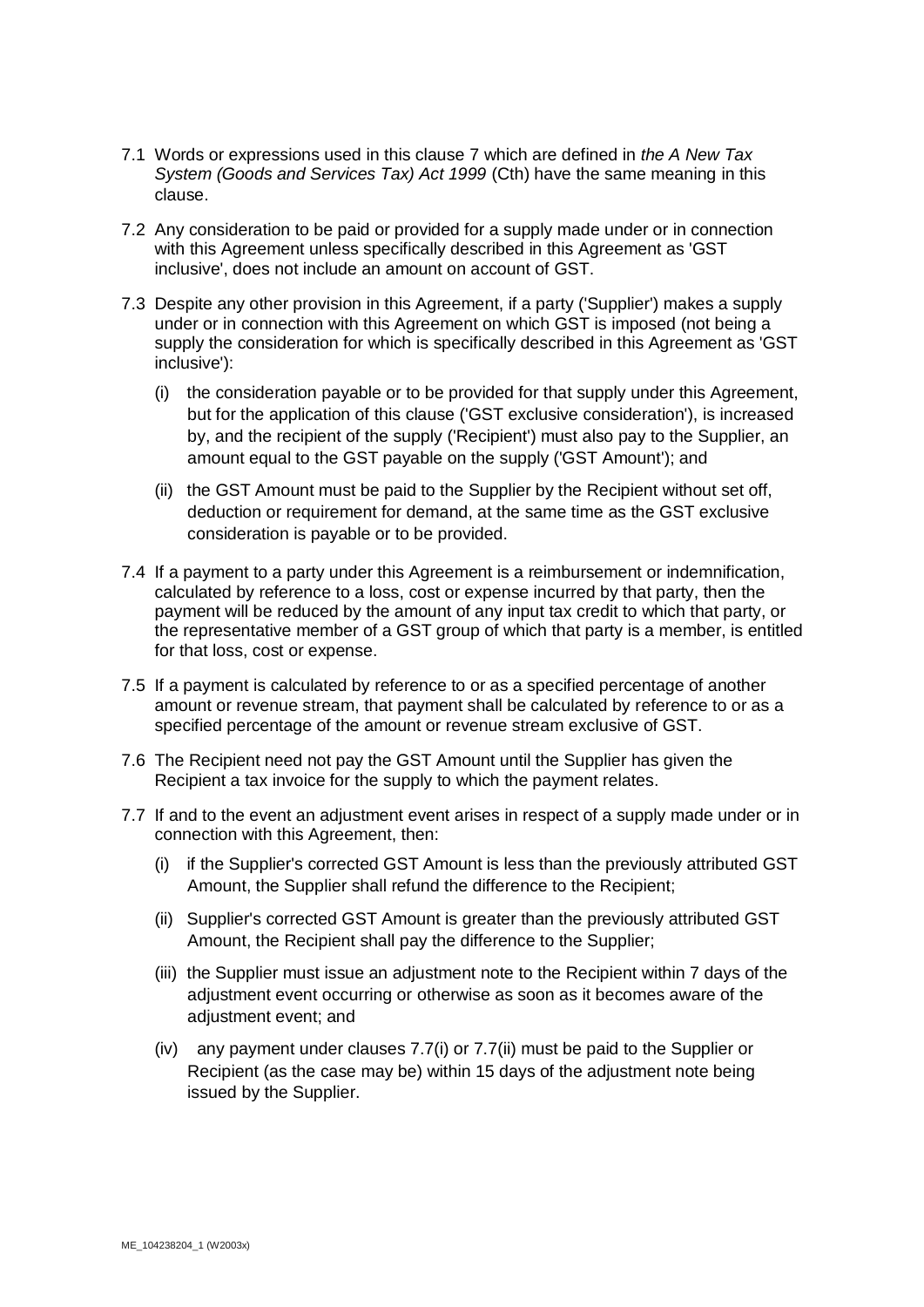# 8. No agency or partnership

The Customer or Member as appropriate acknowledges and agrees that nothing in this Agreement or in the use of Services will be construed or deemed to constitute a partnership, joint venture or agency as between DX and the Customer or Member.

# <span id="page-10-1"></span>9. Indemnity

Subject only to clause 13.1, the Customer or Member as appropriate is solely responsible for and agrees to indemnify DX any Related Body Corporate of DX, any DX Agent and all persons who are or might be liable, vicariously or otherwise, for the acts or omissions of any of the aforementioned persons or corporations for all Liabilities suffered or incurred by DX, any Related Body Corporate of DX, or any DX Agent and against all Claims by any person, including any Owner, in relation to, caused or contributed to by, or arising from or in connection with the provision of the Services including:

- (a) any act or omission of the Customer or Member as appropriate, any Owner, or their respective Agents, including any breach or non-performance of this Agreement, whether express or implied and including any negligent, unlawful or fraudulent act or omission or wilful misconduct; and
- (b) any loss, damage, misdelivery, delay, deterioration, contamination or DX's failure to deliver any Document or Goods, and whether arising because of DX's, any Related Body Corporate of DX's or any DX Agent's breach of contract, bailment, tort including negligence, wilful act or omission or breach of statutory duty; and
- (c) any Document or Goods, including any loss of or damage to any property of any person, including but not limited to DX's or any DX Agent's property, or injury to or death of any person.

# <span id="page-10-0"></span>10. Customer/Member Warranties

- 10.1 The Customer or Member as appropriate warrants that:
	- (i) it is the Owner or the authorised agent of each Owner and accepts the Agreement for itself and as authorised agent for each Owner;
	- (ii) the Customer or Member as appropriate has full authority to enter into this Agreement and deal with the Documents and/or Goods (free from any Claims by any third party);
	- (iii) the purchase by the Customer or Member of and the performance by DX, any Related Body Corporate of DX, or any DX Agent of the Services will not give rise to a breach by the Customer or Member as applicable of any agreement, infringe the intellectual property rights of any third person or infringe or contravene any applicable law;
	- (iv) the Documents and/or Goods are classified, packaged, labelled, stored and carried in compliance with all relevant laws and regulations, are fully and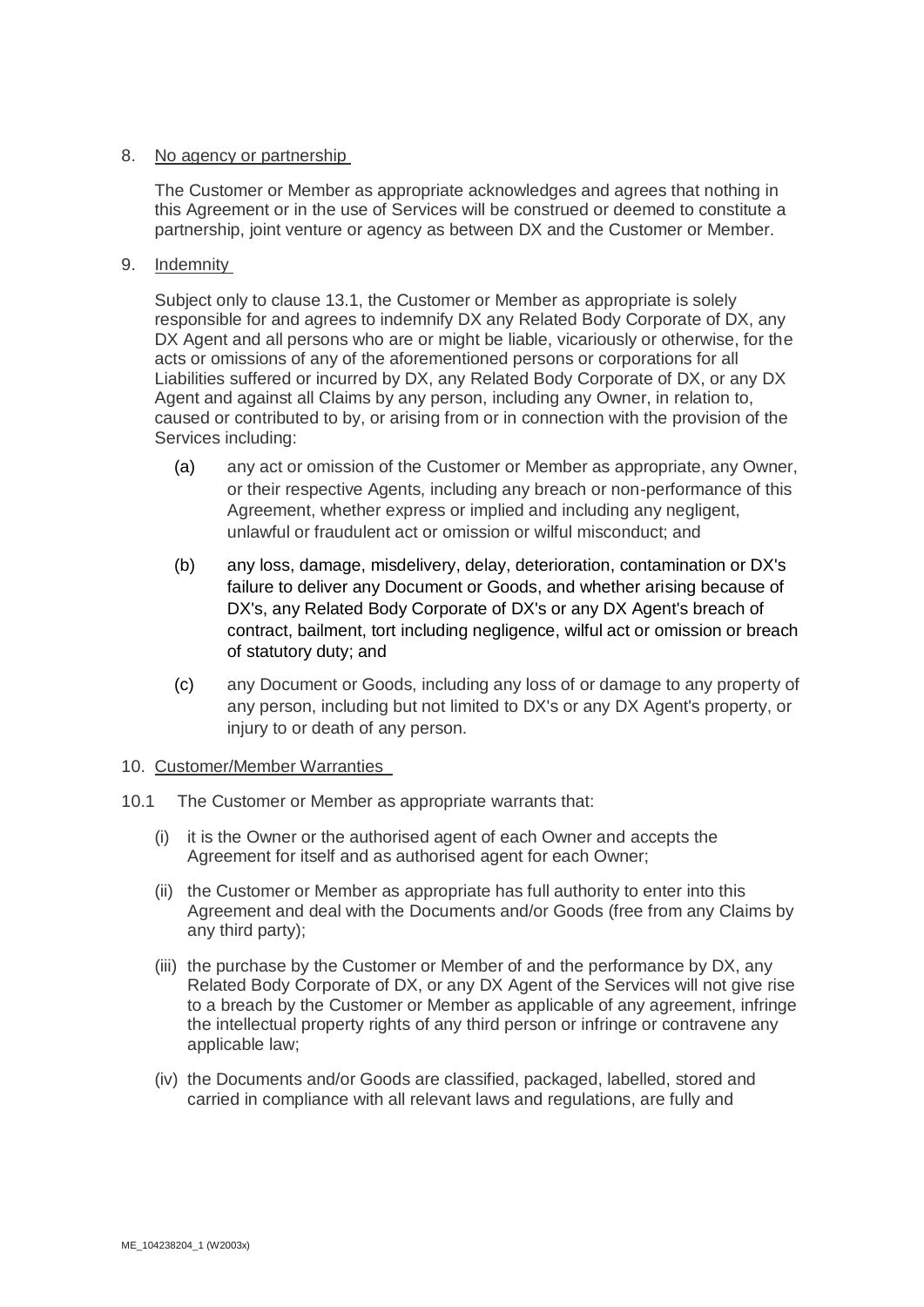accurately described, and are packed in a manner to withstand the ordinary risks of storage and or transport having regard to their nature and the Customer or Member will provide all information and do all acts necessary for DX, any Related Body Corporate of DX, or any DX Agent to comply with its obligations under the relevant laws and regulations;

- (v) the Documents and/or Goods do not contain and will not become Dangerous Goods and are not or will not become material of an obscene, inflammable, poisonous, illegal, offensive or dangerous nature;
- (vi) the Documents and/or Goods do not contain any cash, bearer securities of any kind, gold and other precious metals, jewellery, gems and other valuables; and
- (vii) the Documents and/or Goods do not contain anything which would be unlawful for DX to deliver, carry or collect.
- 10.2 The Customer or Member as appropriate indemnifies DX, each Related Body Corporate of DX and each DX Agent for any Liabilities whatsoever, as a result of or arising from any breach of the warranties in this clause [10.](#page-10-0)
- 11. Dangerous Goods
- 11.1 The Customer or Member must give DX an appropriate declaration about any Dangerous Goods and notify DX if any Documents or Goods require special handling.
- <span id="page-11-0"></span>11.2 The Customer or Member acknowledge and agree that if any of the Documents and/or Goods are or are liable to become obscene, inflammable, poisonous, illegal, offensive or dangerous, or if DX suspects that the Documents and/or Goods contain Dangerous Goods or may become Dangerous Goods, DX may at any time, destroy, dispose of or otherwise deal with those Documents and/or Goods without Liability to the Customer or Member and without prejudice to DX's other rights under this Agreement or at law.
- 12. Labelling and packaging
- 12.1 The Customer or Member is responsible for the conformity of any containers or packaging with any requirements of the addressee and for any expense incurred by DX, any Related Body Corporate of DX and any DX Agent, arising from any failure to so conform.
- 12.2 The Customer or Member must address mail in accordance with the addressing standards of DX.

# <span id="page-11-2"></span>13. Limitation of Liability

- <span id="page-11-1"></span>13.1 No exclusion or limitation
	- (i) To the extent that Customer/Member acquires Services or products from DX, any Related Body Corporate of DX and any DX Agent, as a Consumer, Customer/Member may have certain rights and remedies (including, without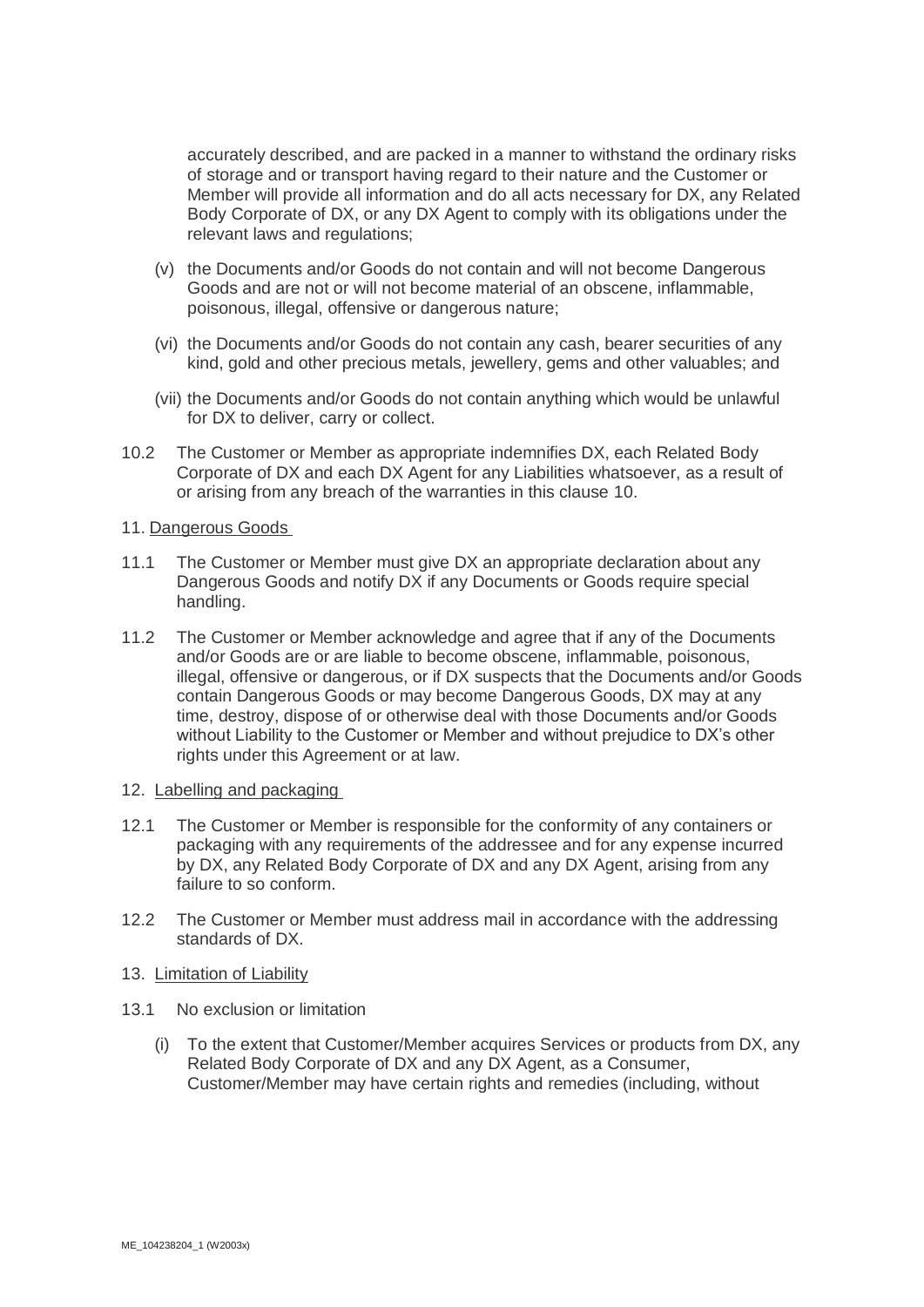limitation, consumer guarantee rights) that cannot be excluded, restricted or modified by agreement.

- (ii) Nothing in this Agreement operates to exclude, restrict or modify the application of any implied condition or warranty, provision, the exercise of any right or remedy, or the imposition of any liability, implied or conferred under the Australian Consumer Law or any other statute, the exclusion, restriction or modification of which would:
	- a. contravene that statute; or
	- b. cause any term of this Agreement to be void,

#### (**Non-excludable Obligation**).

- 13.2 Exclusion of implied obligations
	- (i) Except in relation to Non-excludable Obligations, all conditions, warranties, guarantees, rights, remedies, liabilities or other terms implied or conferred by statute, custom, or the general law that impose any liability or obligation on DX are expressly excluded under this Agreement.
- <span id="page-12-0"></span>13.3 Limitation of liability
	- (i) Except in relation to Non-excludable Obligations, DX's (and each Related Body Corporate of DX and any DX Agent's) liability to Customer/Member arising directly or indirectly under or in connection with this Agreement or the performance or non-performance of any Services under this Agreement and whether arising under any indemnity, statute, in tort (for negligence or otherwise), or on any other basis in law or equity is limited as follows:
		- a. DX , each Related Body Corporate of DX and each DX Agent will have no liability whatsoever to Customer/Member for any Liability in the nature of special, indirect or consequential loss or damage (including, without limitation, economic loss, loss of contract, loss of profit or revenue, loss of opportunity, loss of production, production stoppage or loss of data); and
		- b. DX, each Related Body Corporate of DX and each DX Agent excludes all Liability to any person, including the Customer, Member and any Owner for, and the Customer and Member releases DX, each Related Body Corporate of DX and each DX Agent from all Claims by any person, including any Owner, under any circumstances or in any capacity in relation to, caused or contributed to by, arising from or in connection with:
			- i. any damage to or loss or deterioration of any property, including any Documents or Goods, or injury to, or death of any person; or
			- ii. any failure, defect or deficiency of any kind in relation to the Services, any delivery, delay in delivery, non-delivery of Documents, Goods or other things whether between or to Exchanges, DX Boxes or otherwise or the transmission of or delay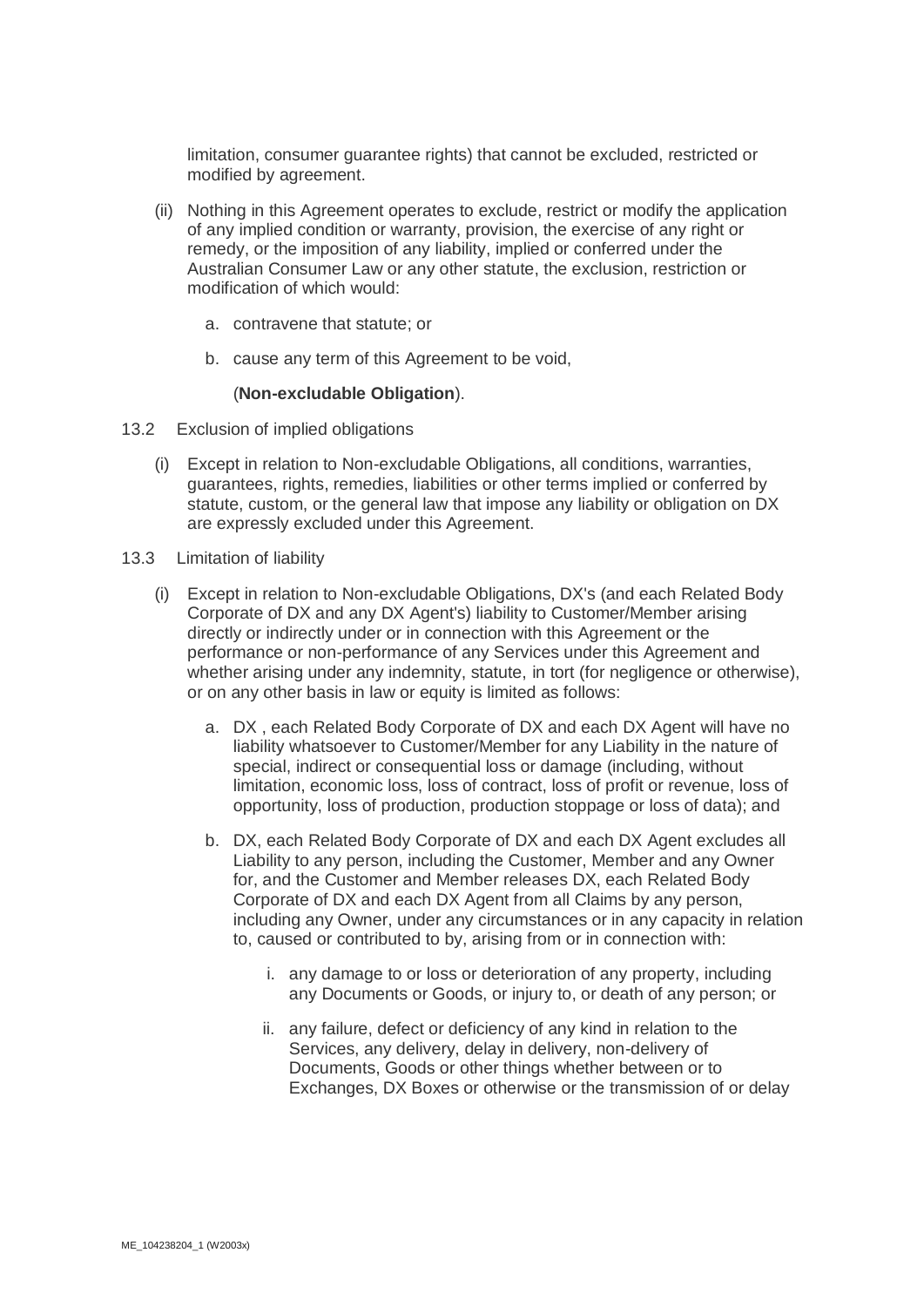or failure to transmit Documents by facsimile transmission or other electronic means or the failure to supply any Services,

whether due or alleged to be due to any act, omission, default or negligence of DX, any Related Body Corporate of DX or any DX Agent.

(ii) In relation to Non-excludable Obligations (other than a guarantee as to title, encumbrances or quiet possession conferred by the Australian Consumer Law), except for goods or services of a kind ordinarily acquired for personal, domestic or household use or consumption (in respect of which DX's liability is not so limited under this Agreement), DX's liability to Customer/Member for a failure to comply with any Non-excludable Obligation is limited to the cost of supplying the Services again or payment of the cost of having the Services supplied again.

# 13.4 General

Subject to clause [13.1:](#page-11-1)

- (i) all the exclusions and limitations of DX's Liability in this Agreement apply in respect of any Liability suffered or incurred in any way by the Customer, Member or any Owner however caused, including, but not limited to, for defective services or defective performance, breach of contract, negligence at law or equity, lost, damaged or stolen goods and any other Liability which may arise in connection with its performance or non performance under the Agreement, other than as a result of fraud or deliberate misconduct by DX;
- (ii) the Customer or Member as appropriate must not make and must ensure that no Owner makes a Claim against DX, any Related Body Corporate of DX, or any DX Agent which is inconsistent with this clause [13](#page-11-2) or clauses [9,](#page-10-1) [14,](#page-13-0) [15](#page-14-0) and [16;](#page-14-1)
- (iii) the limitations and exclusions of DX's Liability in this Agreement including in clauses [13,](#page-11-2) [15](#page-14-0) and [16](#page-14-1) and the indemnity in clause [9](#page-10-1) and clause [10](#page-10-0) apply in respect of and in favour of each Related Body Corporate of DX and each DX Agent (whether or not a Related Body Corporate of DX or a DX Agent is expressly mentioned). For the purpose of this Agreement, DX, in addition to acting for itself, also acts as agent of and trustee for each Related Body Corporate of DX and each DX Agent and, accordingly, may take action in that capacity to recover on behalf of any Related Body Corporate of DX and any DX Agent, and they are entitled to the full benefit of this Agreement, including any indemnity, exclusions or limitations of liability, to the same extent as DX; and
- (iv) all exclusions and limitations of liability in this Agreement are separate and independent and do not either expressly or by implication limit each other.

#### <span id="page-13-0"></span>14. Complaints process

14.1 DX will investigate any complaint in relation to DX's failure to meet its contractual obligations provided that the complaint is made in writing addressed to the DX National Product Manager at DX 1 Melbourne, Victoria or 2 Douglas Street, Melbourne, Victoria 3207 within 7 days of provision of the Services complained of.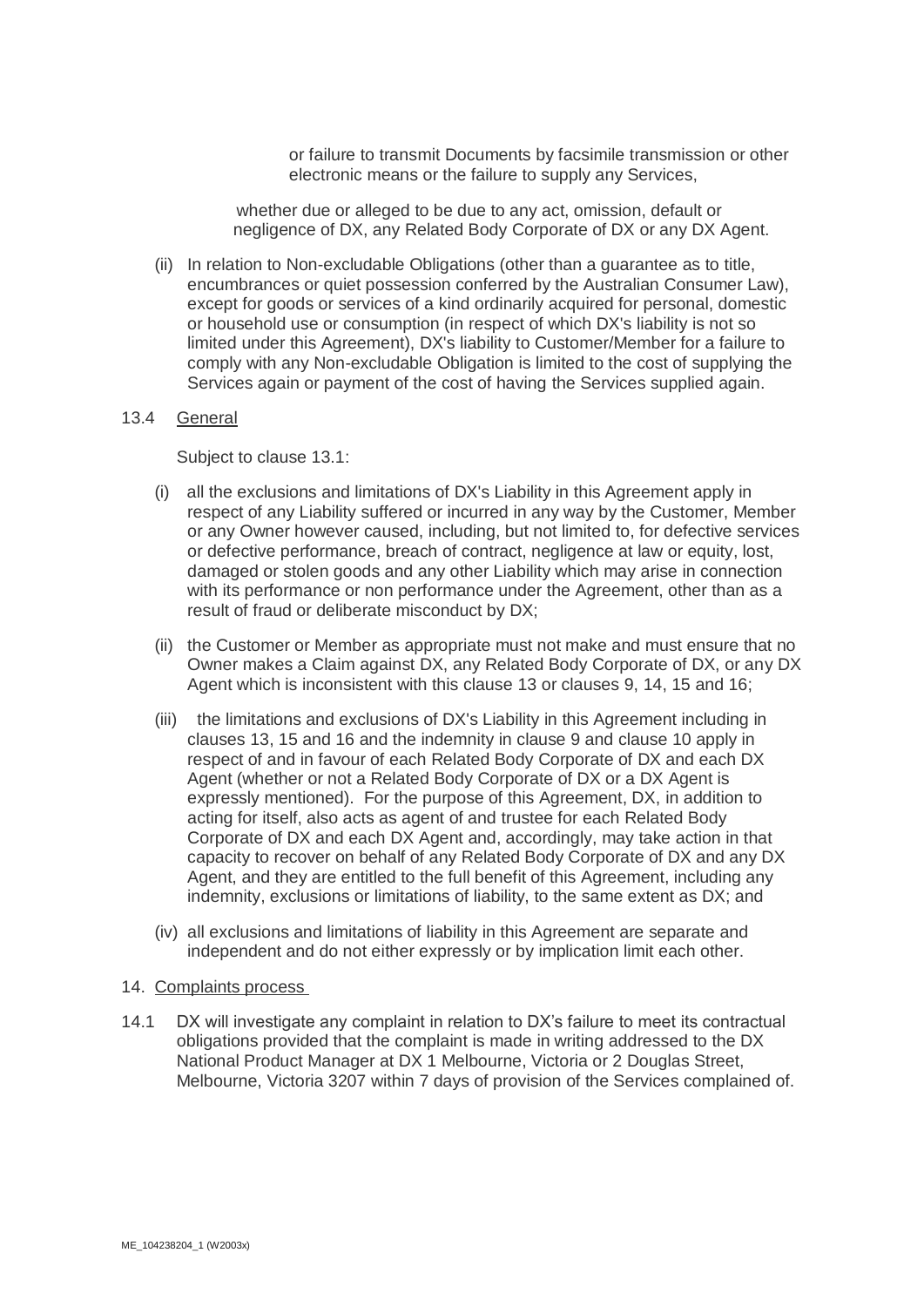14.2 DX has certain procedures to monitor the performance of the Services and to address any Customer or Member inquiries regarding the Services, however, the Customer or Member acknowledges that it will promptly notify DX regarding any errors or defects arising from DX's provision of the Services and DX will endeavour to correct any or all errors or defects arising out of provision of the Services by DX.

# <span id="page-14-0"></span>15. Claims or demands

- 15.1 Subject to clause [13.1](#page-11-1) and without limiting the generality of clause [13.3,](#page-12-0) if there is any damage to, or loss of, the Goods or Documents or any part of the Goods or Documents, no Claim in respect of the loss or damage may be made by any Customer, Member or Owner against DX, any Related Body Corporate of DX or any DX Agent unless:
	- (i) notice of the Claim is given to DX in writing within 2 days after the delivery of the Goods or Documents was effected or, in the case of non-delivery within 7 days of the anticipated date of delivery; and
	- (ii) legal proceedings in respect of the Claim are instituted within 6 months from the delivery of the Goods or Documents or, in the case of non-delivery, within 6 months from the date which, in the ordinary course of business, delivery would have been effected.
- 15.2 Time is of the essence in relation to all time periods in this clause [15.](#page-14-0)
- 15.3 The failure to notify a Claim within a time set out under clause [15](#page-14-0) is evidence of satisfactory performance by DX or any DX Agent of its obligations.
- <span id="page-14-1"></span>16. Not common carrier

DX is not a common carrier and does not accept any Liability as a common carrier and reserves the right to refuse to provide the Services at its sole discretion.

17. No knowledge of Documents and/or Goods

The Customer acknowledges and agrees that:

- (i) DX has no, and will not be deemed to have any, knowledge of the contents of Documents and/or Goods; and
- (ii) DX does not insure and is not required to insure any of the Documents and/or Goods against any risk.

# 18. Carriage and route of Goods and Documents

18.1 The Customer or Member as appropriate authorises DX to adopt any reasonable method for the collection, handling, carriage or route of carriage, transportation or storage of the Documents and/or Goods including any method other than the method instructed by or agreed with the Customer or Member. DX may carry, store, handle, remove, assemble, erect, pack, unpack, load, unload or consolidate the Documents or Goods with others at its sole discretion.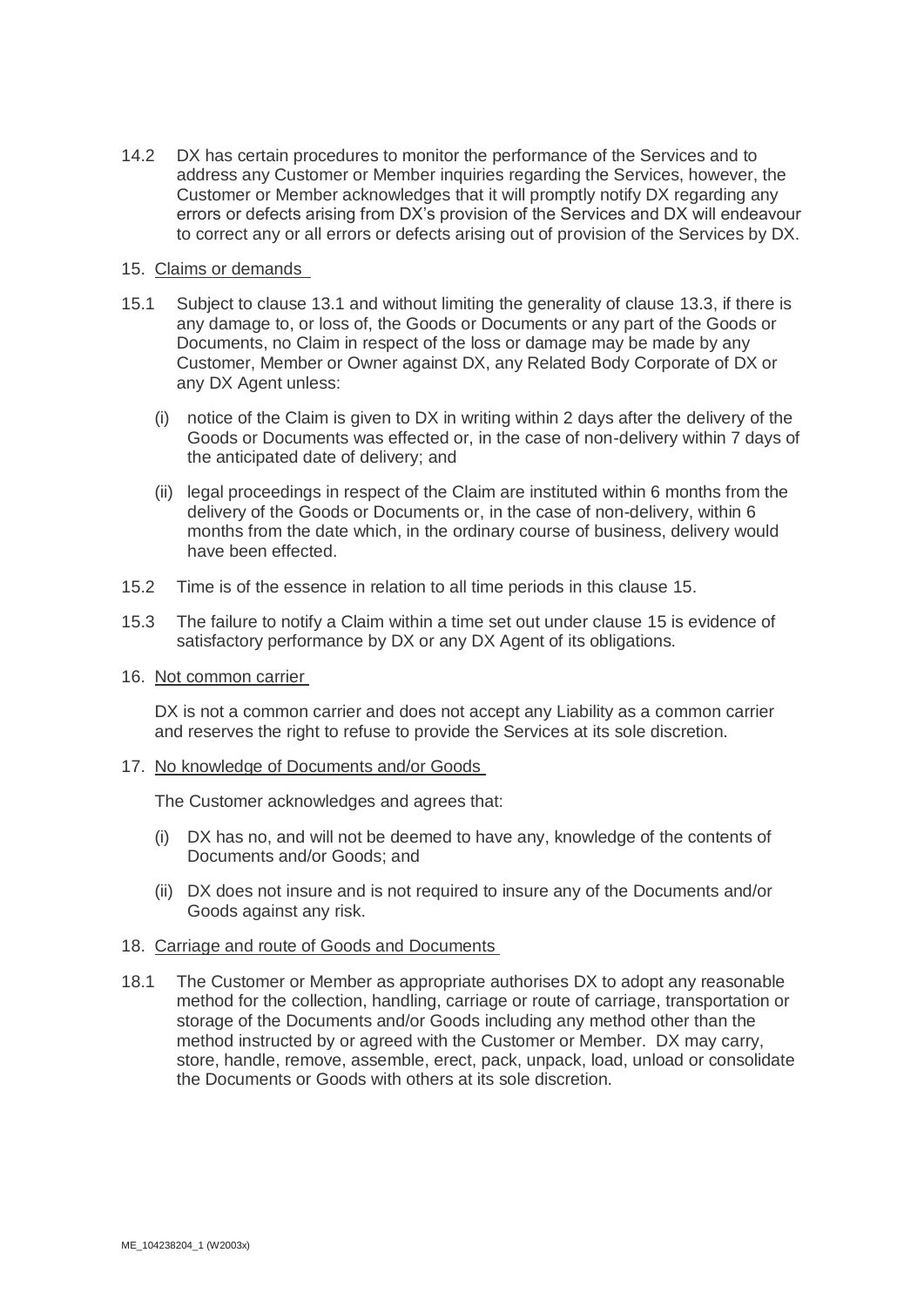# 19. Delivery

- 19.1 DX will be conclusively presumed to have delivered the Documents and/or Goods in accordance with this Agreement if the Documents and/or Goods are delivered to the addressee at its address on the Documents or Goods or lodged with Australia Post for delivery to the addressee at its address on the Documents or Goods.
- <span id="page-15-3"></span>19.2 DX reserves the right to deliver Documents and/or Goods addressed to a Member to that Member's DX Box irrespective of whether the Documents and/or Goods are addressed to the Member's DX Box. If DX elects to deliver Documents and/or Goods in accordance with this clause [19.2,](#page-15-3) it will be conclusively presumed to have delivered the Documents and/or Goods in accordance with this Agreement.
- <span id="page-15-0"></span>19.3 If delivery cannot be effected, DX or any DX Agent may store, redeliver or return the Documents and/or Goods to the Customer, Member or the Owner as appropriate. DX may sell or dispose of any uncollected or undeliverable Documents and Goods 30 days after making reasonable efforts to contact the Customer or Member as appropriate and DX does not have to account to the Customer or Member for the sale or disposal unless required by law.
- <span id="page-15-2"></span>19.4 The Customer or Member is responsible to DX for all charges properly incurred by DX or any DX Agent for any reason including, without limitation, arising from or in connection with any delay in excess of 30 minutes in loading or unloading of the Documents and/or Goods occurring other than due to any default by DX or any DX Agent. The Customer or Member is responsible for the provision of any labour or equipment required to load or unload the Documents and/or Goods at any premises of the Customer, Member or Owner or at any other delivery address nominated by the Customer or Member as appropriate.
- 20. Acceptance of Documents and/or Goods
- 20.1 DX's charges will be deemed fully earned as soon as the Documents and/or Goods are loaded and dispatched from the Customer's or Member's premises or accepted by DX for the Services and are payable and non refundable in any event.
- 20.2 All Documents and/or Goods are accepted by DX subject to the condition that DX accepts no responsibility, and is not liable, for the collection of cash on delivery or any other payments on behalf of the Customer /Member or any other person. DX is not bound by any instructions to collect cash on delivery or any other payments for any person, notwithstanding that DX accepts the Documents and/or Goods and performs the Services in relation to them.

# 21. Lien

<span id="page-15-1"></span>21.1 DX has a lien over the Documents and/or Goods and over any other goods of the Customer or Member in the possession of DX, any Related Body Corporate of DX or any DX Agent and on related documents ("**Subject Documents and Goods"**) for all sums, fees, charges and payments due or which become due and payable by the Customer or Member to DX or any Related Body Corporate of DX on any account. If the sums and other payments owing to DX or any Related Body Corporate of DX are not paid when due, DX may, without any notice to the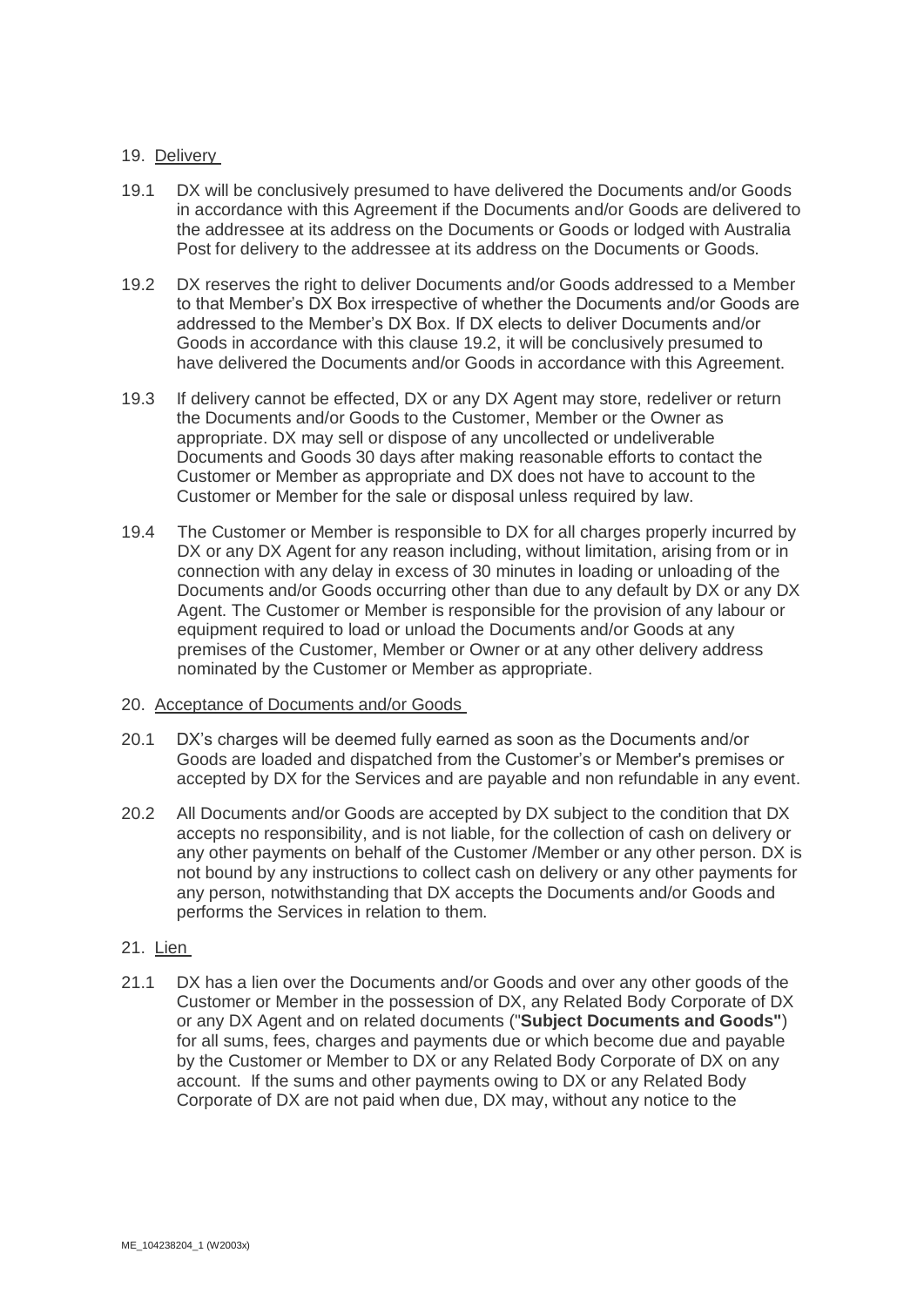Customer or Member, as the case may be, remove all or part of those Subject Documents and Goods and store them in such place and manner as DX thinks proper at the risk and expense of the Customer or Member, or open any package and sell all or any of the Subject Documents and Goods on such terms as DX thinks fit and apply the proceeds in or towards the discharge of the lien and costs of sale, or destroy the Subject Documents and Goods, in any event without any Liability to any person (including the Customer, Member or Owner).

- <span id="page-16-0"></span>21.2 DX, any Related Body Corporate of DX and any DX Agent may, without Liability to any person including the Customer, Member or Owner open any document, wrapping, package or other container in which the Documents and/or Goods are placed or carried to inspect the Documents and/or Goods either to determine their nature or condition or to determine their ownership or destination, including, but not limited to, circumstances where any customer dispatch record or identifying document or mark is lost, damaged, destroyed or defaced, or if otherwise required by any governmental agency or law.
- 21.3 DX and each Related Body Corporate of DX may deduct or set-off from any monies due from DX or any Related Body Corporate of DX to the Customer or Member under any contract, debts and monies due from the Customer or Member to DX or any Related Body Corporate of DX.

# 22. Force Majeure

- 22.1 If DX cannot carry out an obligation under this Agreement either in whole or in part because of a Force majeure event, then DX's obligations under this Agreement will be suspended for the duration of the Force majeure event or waived to the extent applicable.
- 22.2 Without limiting any of exclusions or limitation of liability in this Agreement, DX will not pay for any loss of or damage to Documents or Goods or for any other Liability as a result of, or arising, directly or indirectly, in connection with ordinary loss in weight or volume, shrinkage, ordinary leakage, ordinary wear and tear, insufficient and/or unsuitable packing or preparation, delay, inherent vice, a Force majeure event, electrical or mechanical derangement.

# 23. Continuation of terms and conditions

Any provision of this Agreement by its nature intended to survive termination, including any indemnity, survives termination of the Agreement. All the rights, immunities and limitations of Liability in this Agreement will continue to have their full force and effect in all circumstances despite any breach of this Agreement by DX, any Related Body Corporate of DX, any DX Agent or any other person entitled to the benefit of such rights, immunities and limitations.

# 24. Entire Agreement

The Agreement constitutes the entire agreement between the parties in connection with its subject matter, supersedes any prior agreement or understanding between the parties in connection with the subject matter and cannot be varied except by written agreement of the parties.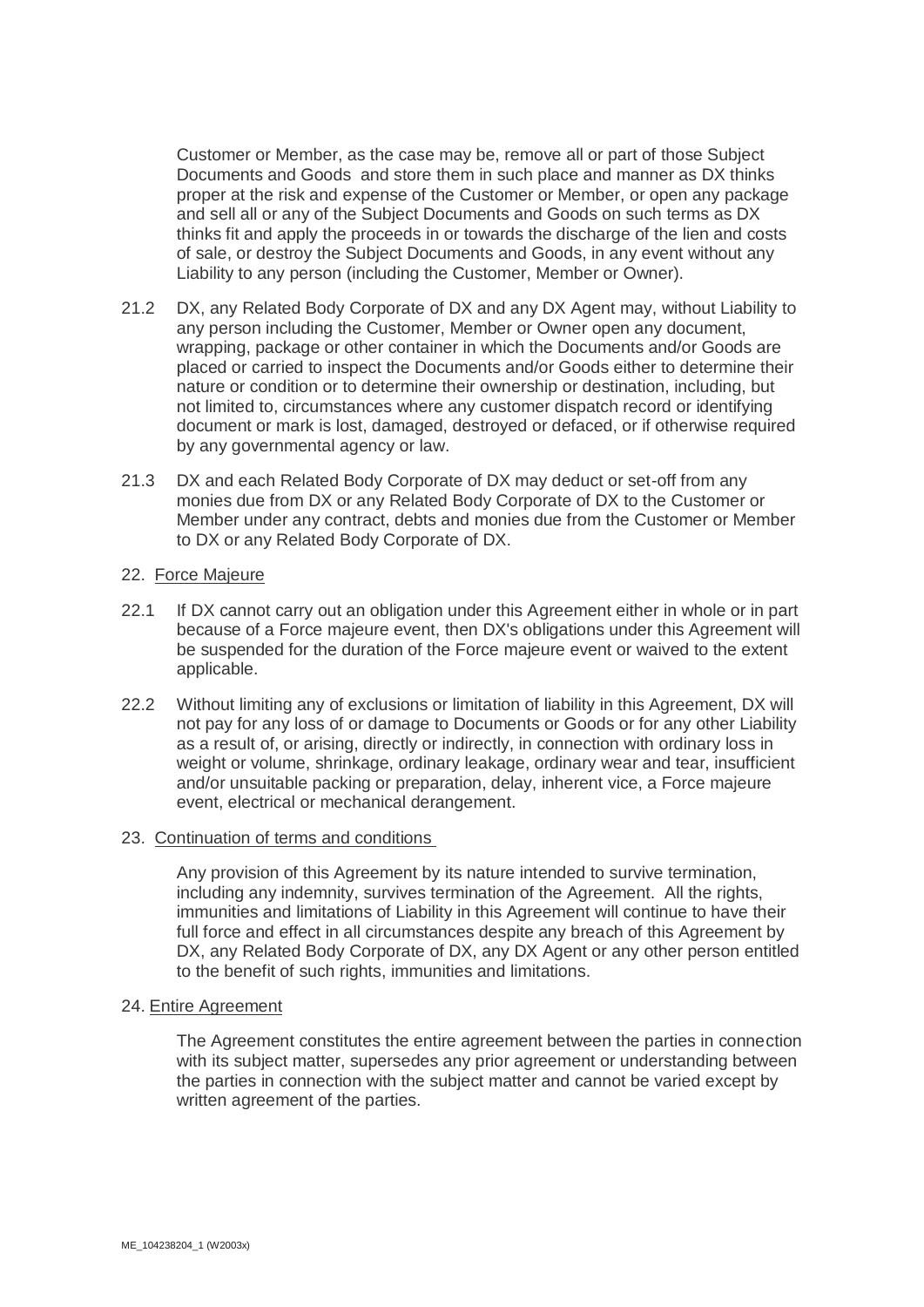### 25. Variations and Waiver

- 25.1 DX is not bound by any waiver, discharge, or release of a condition or any agreement which varies these conditions unless it is in writing and signed for DX by an authorised officer.
- 25.2 If DX waives a breach of a condition that waiver does not operate as a waiver of another breach of the same or any other condition or as a continuing waiver.

#### 26. Severability

If anything in this Agreement is unenforceable, illegal or void then it is severed and the rest of this Agreement remains in force.

#### 27. Assignment

DX can assign or otherwise deal with this Agreement. The Customer or Member may not assign or otherwise deal with this Agreement without the prior written consent of DX.

#### 28. Governing Law and Jurisdiction

The law of Victoria governs this Agreement and the parties irrevocably submit themselves to the jurisdiction of the courts of Victoria.

#### 29. Joint and several liability

If the Customer or Member consists of more than one person, this Agreement binds them jointly and each of them severally.

# 30. Costs

Any stamp duty, duties or other taxes of a similar nature (including fines, penalties and interest) in connection with the Agreement or the Services must be paid by the Member or Customer as appropriate.

# 31. Additional documents

If requested by DX, the Customer or Member must do all things and execute all documents necessary or as required by DX to give full effect to the transactions contemplated by this Agreement.

# **PART B. MEMBERS CONDITIONS ONLY**

# 32. Member Services

- <span id="page-17-0"></span>32.1 Without limiting clause [6.9\(iv\),](#page-8-1) basic membership entitles the Member to utilise the Exchange facilities in the Home State to deliver Documents and/or Goods to other Members in the Home State, and Interstate Letters to other Members interstate ("**Standard Services**").
- 32.2 DX will, as required, allocate to the Member a DX Box with a distinguishing DX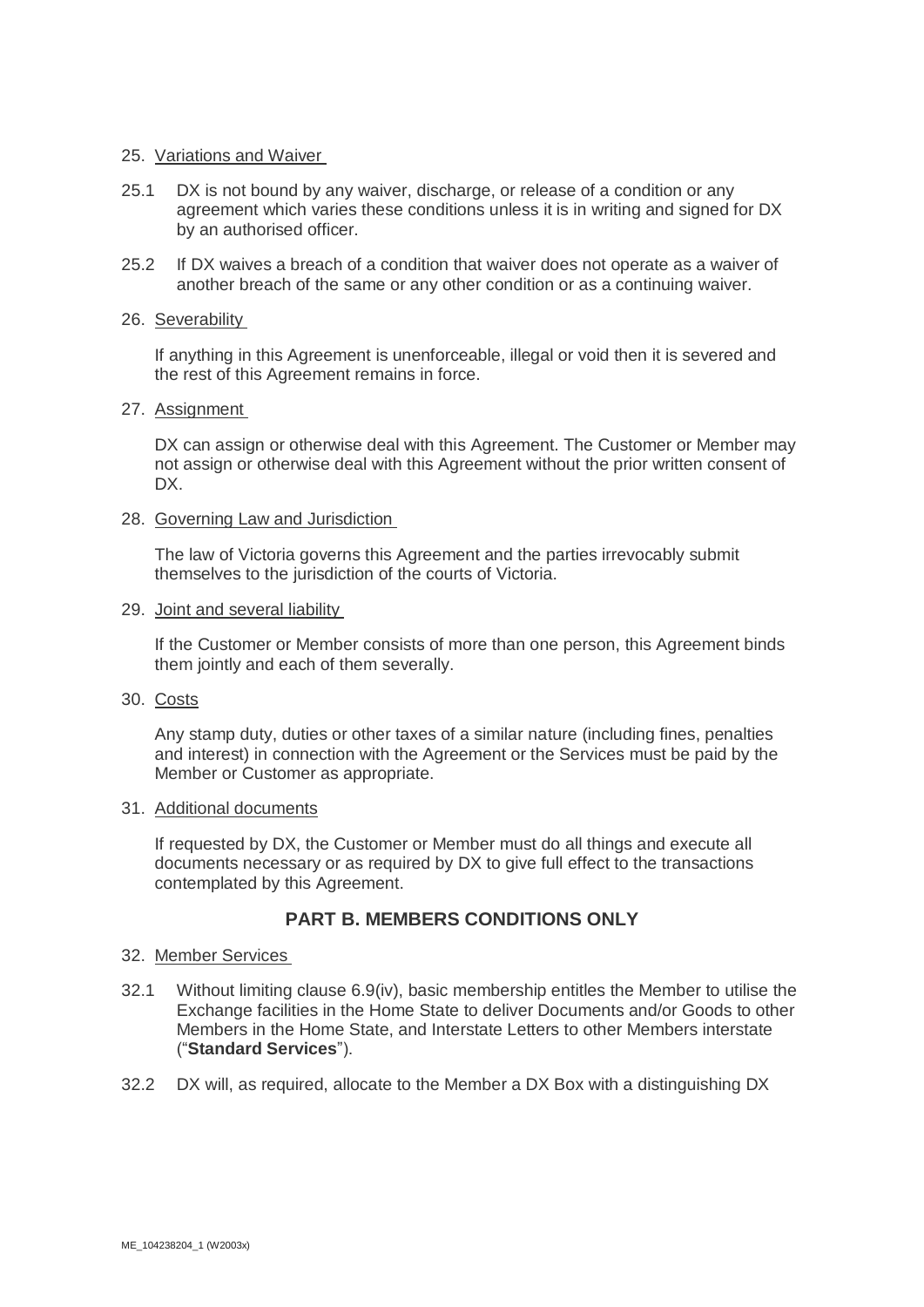Number at the Exchange and the Member will accept delivery of any Document and/or Goods left at the DX Box by other Members or DX as delivery to the Member. DX may at any time by notice to a Member allocate that Member a different DX Box or DX Number in substitution for the DX Box or DX Number previously allocated to that Member.

- 32.3 Any person having in their possession a DX Box key and tag to a DX Box at an Exchange will be admitted to the relevant Exchange and such key and tag will be sufficient evidence that the person is a Member or duly authorised representative of the Member and DX will not be obliged to make any further inquiry in relation thereto. DX may deny entry to an Exchange to any person not producing on request a key and tag relating to a DX Box at the Exchange.
- 32.4 A Member will be entitled to deliver Documents or Goods to DX addresses in the Home State and DX will (subject to this Agreement) make or cause to be made delivery of such Documents or Goods to the relevant addressee Members. DX reserves the right to refuse to deliver any Documents or Goods without assigning a reason.
- 32.5 DX will publish or advertise the time of the usual arrival and departure of inter-Exchange deliveries, but DX will not be obliged to adhere to or in any way be bound by such times of arrival or departure.
- 33. Member obligations and responsibilities
- 33.1 Every Member other than those Members who have acquired Clear and Lodge, will clear the DX Box allocated to the Member of all Documents and Goods at least once every Business Day unless, with the written consent of DX, a different mode or frequency of clearance is shown on the outside of the Member's DX Box.
- 33.2 A Member will not deliver to any Exchange any Document, Goods or other material to or for another Member on behalf of any person who is not a Member unless the Member is appointed an addressee for service of Documents or notices pursuant to either Court proceedings or a contract between third parties, where the Member is a representative in a professional capacity of one or more of those parties.
- 33.3 A Member will not deliver to DX, cause to be collected by DX or deliver through any Exchange to other Members any advertising or promotional Document or material except with the written consent of DX and on terms agreed by DX.
- 33.4 A Member will not invite or authorise or purport to authorise any non-Member to access any Exchange or deliver any Documents, Goods or other material to any Exchange or Member's DX Box in any Exchange or to collect any Documents, Goods or other material from the Member's DX Box in any Exchange.
- 33.5 A Member will be responsible for the delivery of Documents and/or Goods to the correct DX Box of another Member at the same Exchange and will stamp or print in legible characters in a conspicuous position on the outside of any Document and/or Goods delivered through an Exchange the other Member's name, DX Number and Exchange.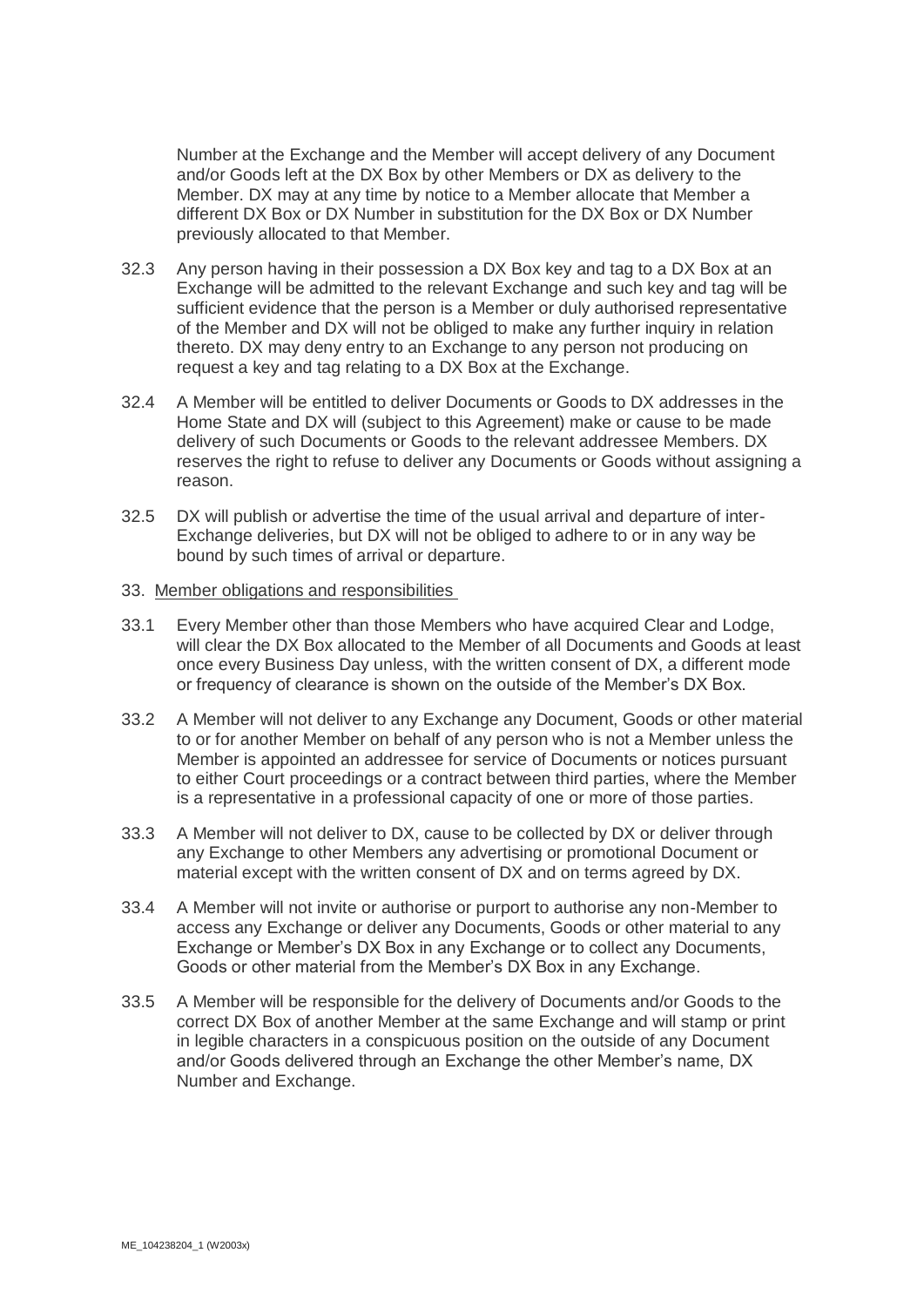- 33.6 Any Member receiving a Document or any Goods delivered to its DX Box at the Exchange in error will immediately cause such Document or Goods to be placed in the correct DX Box at the Exchange or, where the Member concerned has a DX Box allocated at another Exchange, in the DX Box for that Exchange.
- 33.7 A Member agrees to the delivery of Documents and Goods to the Member's DX Box irrespective of whether or not the Documents and Goods are addressed to the Member's DX Box.
- 33.8 A Member agrees that Documents and Goods sent by the Member may be delivered to another Member's DX Box irrespective of whether the Documents or Goods are addressed to the Member's DX Box.
- 34. Member Directory
- 34.1 Any Directory produced by DX will be used by Members exclusively to ascertain or determine the names of other Members and the Exchange at which such Members are located for the purpose of delivery of Documents and Goods. A Member will not at any time use or rely upon any Directory produced by DX or any other publications of DX in the compilation of any directory, list or manual for distribution to or use by Members or any other person or corporation whatsoever.
- 34.2 Only a Member is entitled to a listing in the Directory produced by DX and only the Member's name as it appears in the Directory will be displayed on the DX Box allocated to a Member except if the prior written approval of DX is obtained and the prescribed fee if any, is paid. Another name (or names) may be listed in Directory and may be displayed on the Member's DX Box, provided that such name is the title of an entity or organisation with substantially similar and/or common management and/or proprietorship to that of the Member.

# <span id="page-19-1"></span>35. Additional Services

- 35.1 All orders for Additional Services placed with DX or quotations accepted by any Member will only be accepted subject to the applicable terms and conditions in this Agreement and as otherwise Notified by DX.
- 35.2 Additional Services are separate services not covered by the Membership Fees and all Additional Services will be provided in accordance with the fee schedule as Notified by DX from time to time or by a separate written quote provided on request by DX.
- 35.3 All quotations for Additional Services are valid only for a period of 30 days and DX may, at its sole discretion, refuse any purported acceptance after that time, without being liable to give any reason.
- 35.4 DX will have the right to vary any quotation by notice in writing in the event that any legislation or regulation by any government authority varies any cost component of the Additional Services.
- <span id="page-19-0"></span>35.5 The fees and charges for Additional Services may be adjusted from time to time at the absolute discretion of DX.